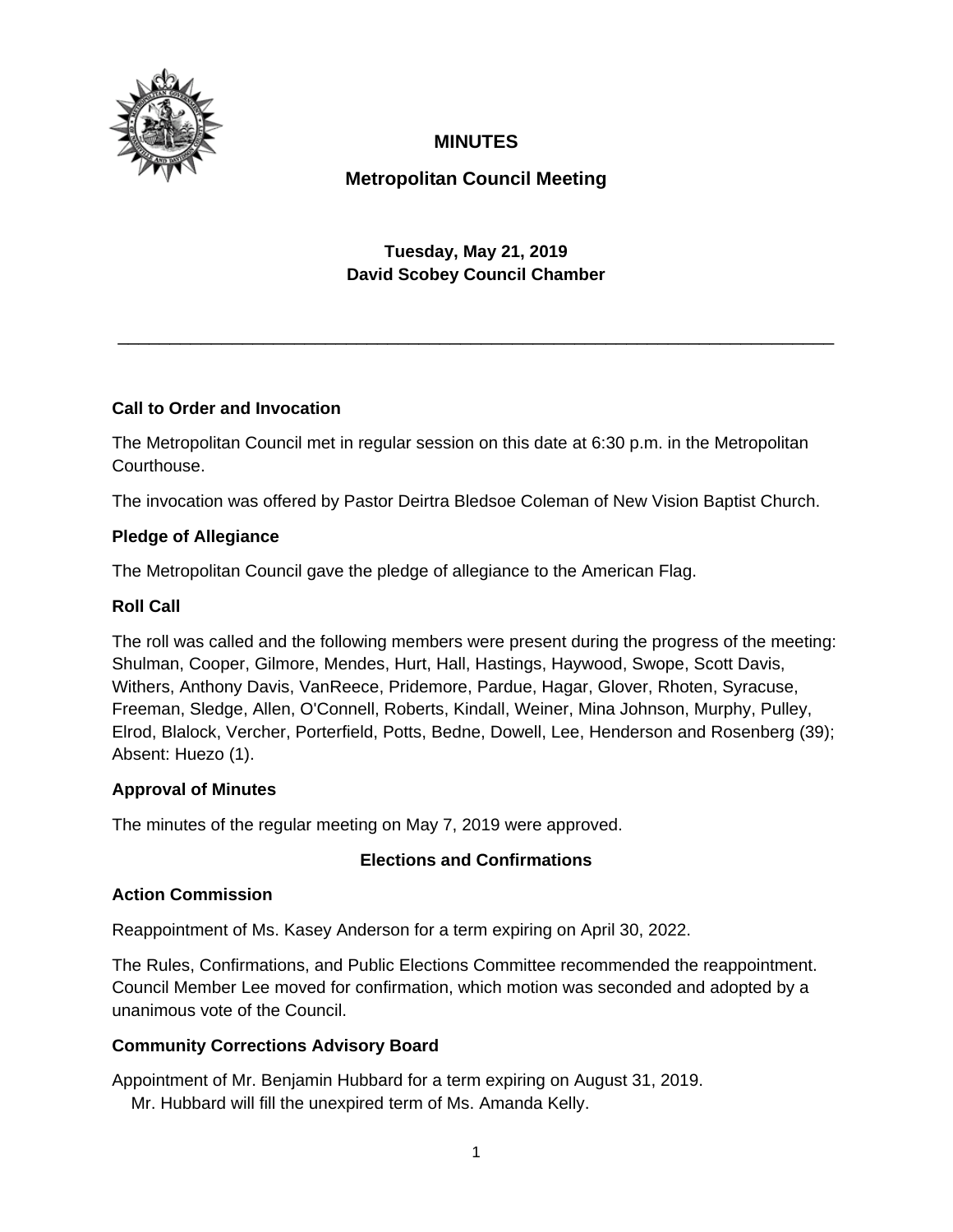The Rules, Confirmations, and Public Elections Committee recommended the appointment. Council Member Lee moved for confirmation, which motion was seconded and adopted by a unanimous vote of the Council.

### **Community Education Commission**

Appointment of Dr. Katherine Brown for a term expiring on October 6, 2021.

Dr. Brown will fill the unexpired term of Mr. Aaron McGee.

The Rules, Confirmations, and Public Elections Committee recommended the appointment. Council Member Lee moved for confirmation, which motion was seconded and adopted by a unanimous vote of the Council.

# **Human Relations Commission**

Appointment of Ms. Maryam Abolfazli for a term expiring on April 18, 2022. Reappointment of Mr. Jeff Gibson for a term expiring on April 18, 2022. Appointment of Mr. Issa Youssouf Mohamed for a term expiring on April 18, 2022. Reappointment of Rev. Davie Tucker for a term expiring on April 18, 2022. Reappointment of Dr. Marisa Richmond for a term expiring on April 18, 2022. Reappointment of Ms. Linda Robinson for a term expiring on April 18, 2022.

The Rules, Confirmations, and Public Elections Committee recommended the appointments and reappointments. Council Member Lee moved for confirmation, which motion was seconded and adopted by a unanimous vote of the Council.

# **Work Release Commission (Nominee of Sheriff Daron Hall)**

Reappointment of Mr. Patrick Curran III for a term expiring on January 1, 2023.

The Rules, Confirmations, and Public Elections Committee recommended the reappointment. Council Member Lee moved for confirmation, which motion was seconded and adopted by a unanimous vote of the Council.

# **Zoning Appeals Board**

Appointment of Mr. Tom Lawless for a term expiring on February 26, 2024.

The Rules, Confirmations, and Public Elections Committee deferred the confirmation. The confirmation was deferred by rule.

# **Cheatham County Rail Authority**

The President gave notice of a vacancy on the Cheatham County Rail Authority and announced that an election would be held by the Metropolitan Council at the meeting of June 4, 2019 to fill the two-year term. The deadline for nominations to be submitted in writing to the Metropolitan Clerk is Tuesday, May 28, 2019 at 4:00 p.m.

# **Nashville and Eastern Rail Authority**

The President gave notice of a vacancy on the Nashville and Eastern Rail Authority and announced that an election would be held by the Metropolitan Council at the meeting of June 4,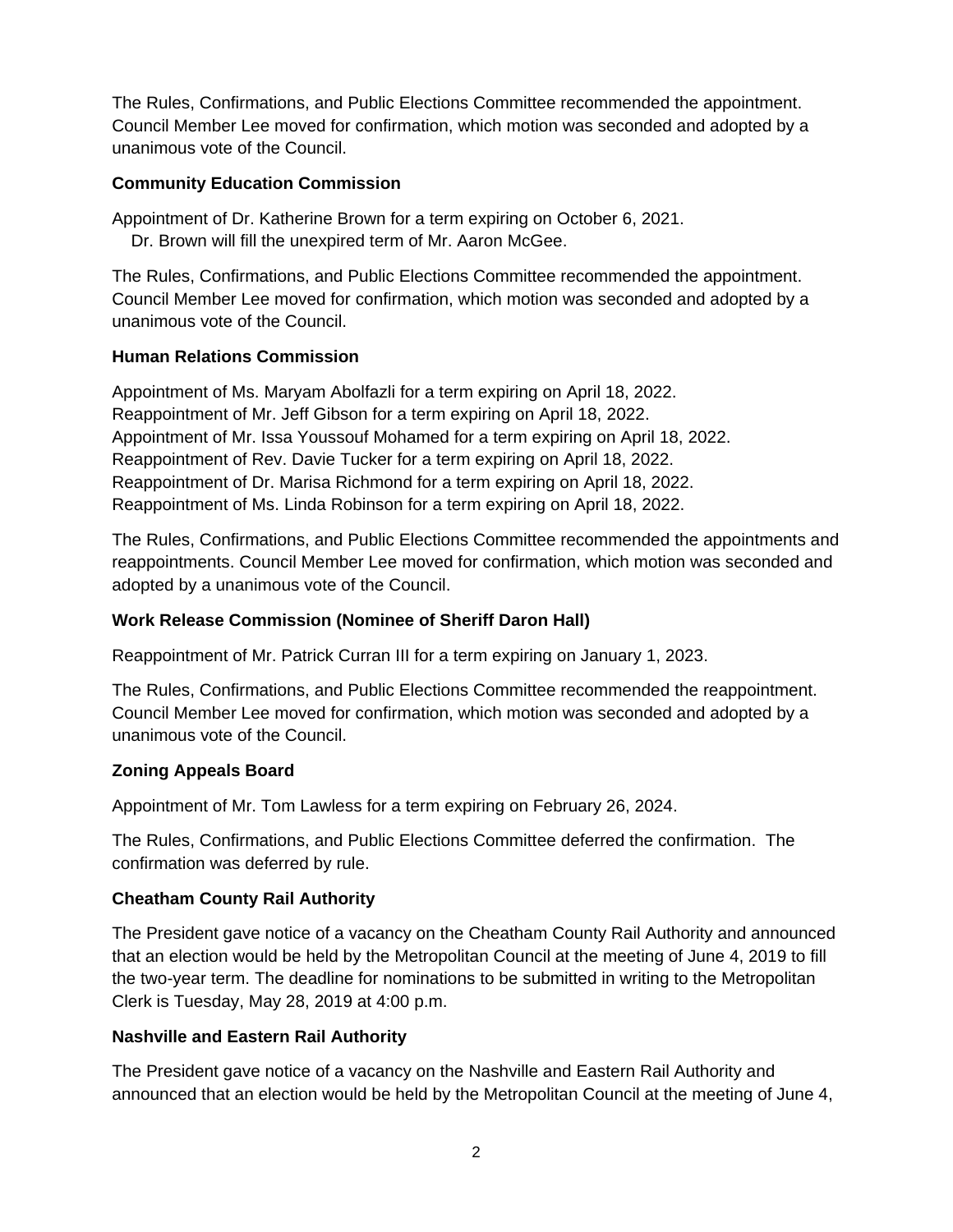2019 to fill the two-year term. The deadline for nominations to be submitted in writing to the Metropolitan Clerk is Tuesday, May 28, 2019 at 4:00 p.m.

# **Trustee for The Metropolitan Government**

The President gave notice of a vacancy for the office of the Metropolitan Trustee upon the passing of Trustee Cardwell, for a term expiring upon certification of the next general election. The President announced that an election by would be held by the Metropolitan Council at the meeting of June 18, 2019. The deadline for nominations to be submitted in writing to the Metropolitan Clerk is Tuesday, May 28, 2019 at 4:00 p.m.

### **Urban Council**

The President gave notice of a vacancy on the Urban Council for a term expiring August 31, 2019, and announced that an election would be held by the Metropolitan Council at the meeting of June 4, 2019. The deadline for nominations to be submitted in writing to the Metropolitan Clerk is Tuesday, May 28, 2019 at 4:00 p.m.

# **Resolutions on Public Hearing**

#### **Resolution RS2019-1727**

A resolution exempting Chopper, LLC located at 1100 B & C Stratton Avenue from the minimum distance requirements for obtaining a beer permit pursuant to Section 7.08.090.E of the Metropolitan Code.

The resolution was approved by the Public Safety, Beer, and Regulated Beverages Committee. Council Member Withers requested a hearing from the public on this resolution which had been previously advertised. The President asked if anyone desired to be heard for or against the resolution and citizens were heard in favor of and in opposition to the resolution. The President declared the public hearing closed. Council Member Withers moved to defer the resolution, which motion was seconded and approved by a voice vote of the Council.

#### **Resolution RS2019-1728**

A resolution exempting Five String Garage located at 700 Hadley Avenue from the minimum distance requirements for obtaining a beer permit pursuant to Section 7.08.090.E of the Metropolitan Code.

The resolution was deferred by rule by the Public Safety, Beer, and Regulated Beverages Committee. Council Member Hagar moved to suspend the rules of procedure to allow for the conducting of a public hearing and for consideration of the resolution. Without objection, Council Member Hagar requested a hearing from the public on this resolution which had been previously advertised. The President asked if anyone desired to be heard for or against the resolution and no one came forward to be heard. The President declared the public hearing closed. Council Member Hagar moved to adopt the resolution, which motion was seconded and adopted by the following vote: **Yes (32)**: Cooper, Mendes, Hall, Hastings, Haywood, Swope,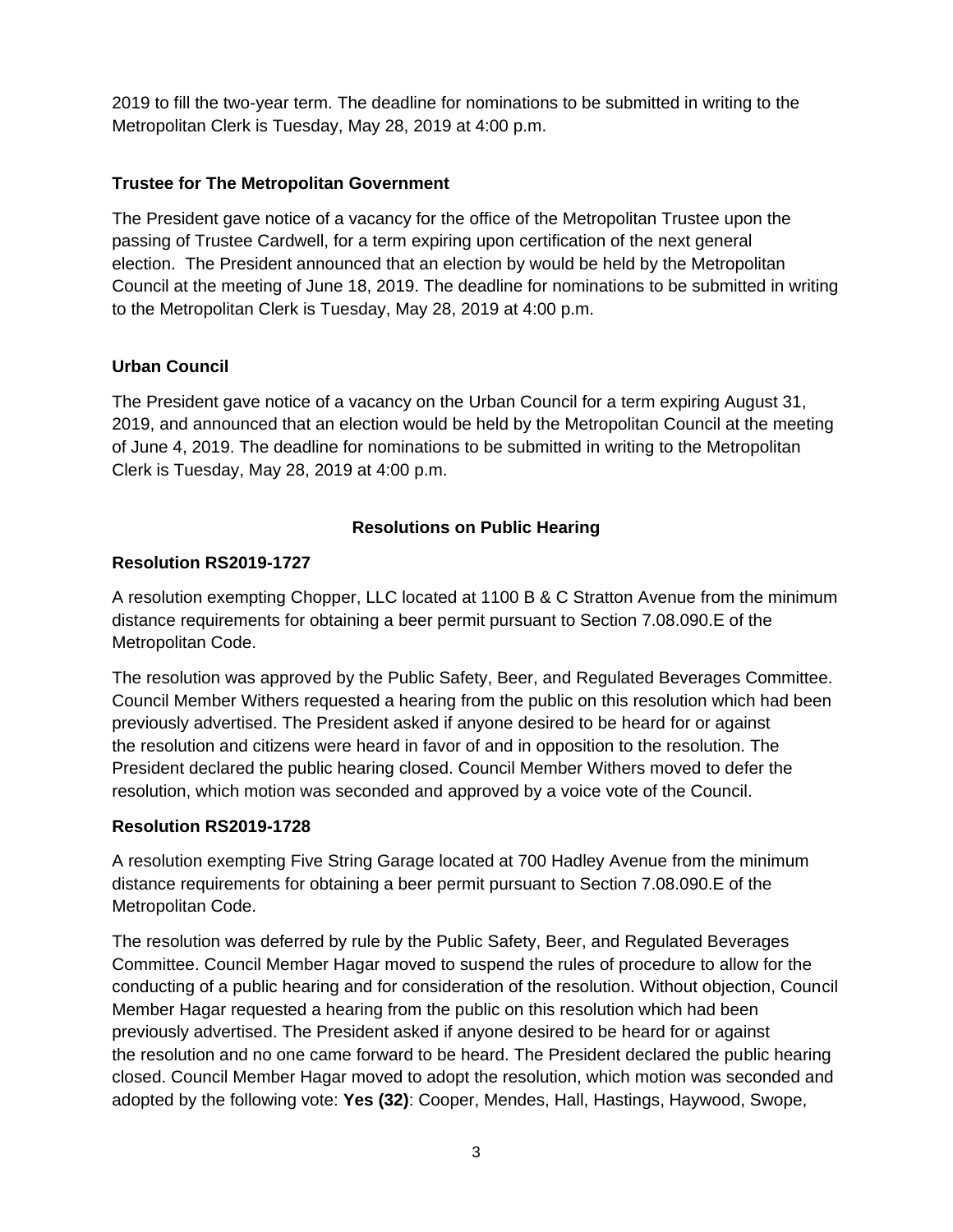Scott Davis, Withers, Anthony Davis, VanReece, Pridemore, Hagar, Glover, Rhoten, Syracuse, Freeman, Allen, O'Connell, Roberts, Kindall, Weiner, Mina Johnson, Murphy, Pulley, Elrod, Vercher, Porterfield, Potts, Bedne, Dowell, Lee and Henderson; **No (0)**; **Abstain (0)**.

# **Consent Agenda Resolutions**

### **Resolution RS2019-1729**

A resolution approving amendment two to a grant from the State of Tennessee, Department of Children's Services, to The Metropolitan Government of Nashville and Davidson County, acting by and through the Davidson County Juvenile Court, for a Safe Baby Court to serve at risk children.

The resolution was approved by the Budget and Finance Committee.

### **Resolution RS2019-1730**

A resolution approving a grant from the National League of Cities to The Metropolitan Government of Nashville and Davidson County, acting by and through the Office of the Mayor, to participate in the Cities Addressing Fines and Fees Equitably (CAFFE) project to help cities assess and reform their use of local fines and fees and develop equitable collections strategies.

The resolution was approved by the Budget and Finance Committee.

### **Resolution RS2019-1731**

A resolution accepting a grant from PFM Group Consulting LLC to the Metropolitan Government of Nashville and Davidson County, acting by and through the Office of the Mayor, to provide technical assistance to counties seeking to reduce or eliminate their reliance on fines and fees collected by or through the criminal justice system while assessing the revenue and cost impact of the current system.

The resolution was approved by the Budget and Finance Committee.

#### **Resolution RS2019-1732**

A resolution approving an amendment to a grant from the Annie E. Casey Foundation to The Metropolitan Government of Nashville and Davidson County, acting by and through the Mayor's Office, for support to provide a culturally appropriate and significant community engagement plan and strategy for North Nashville's equitable economic development.

The resolution was approved by the Budget and Finance Committee.

#### **Resolution RS2019-1733**

A resolution authorizing the Metropolitan Department of Law to compromise and settle the personal injury claim of Germeen Yaacob against the Metropolitan Government of Nashville and Davidson County in the amount of \$20.000.00, and that said amount be paid out of the Self-Insured Liability Fund.

The resolution was approved by the Budget and Finance Committee.

#### **Resolution RS2019-1734**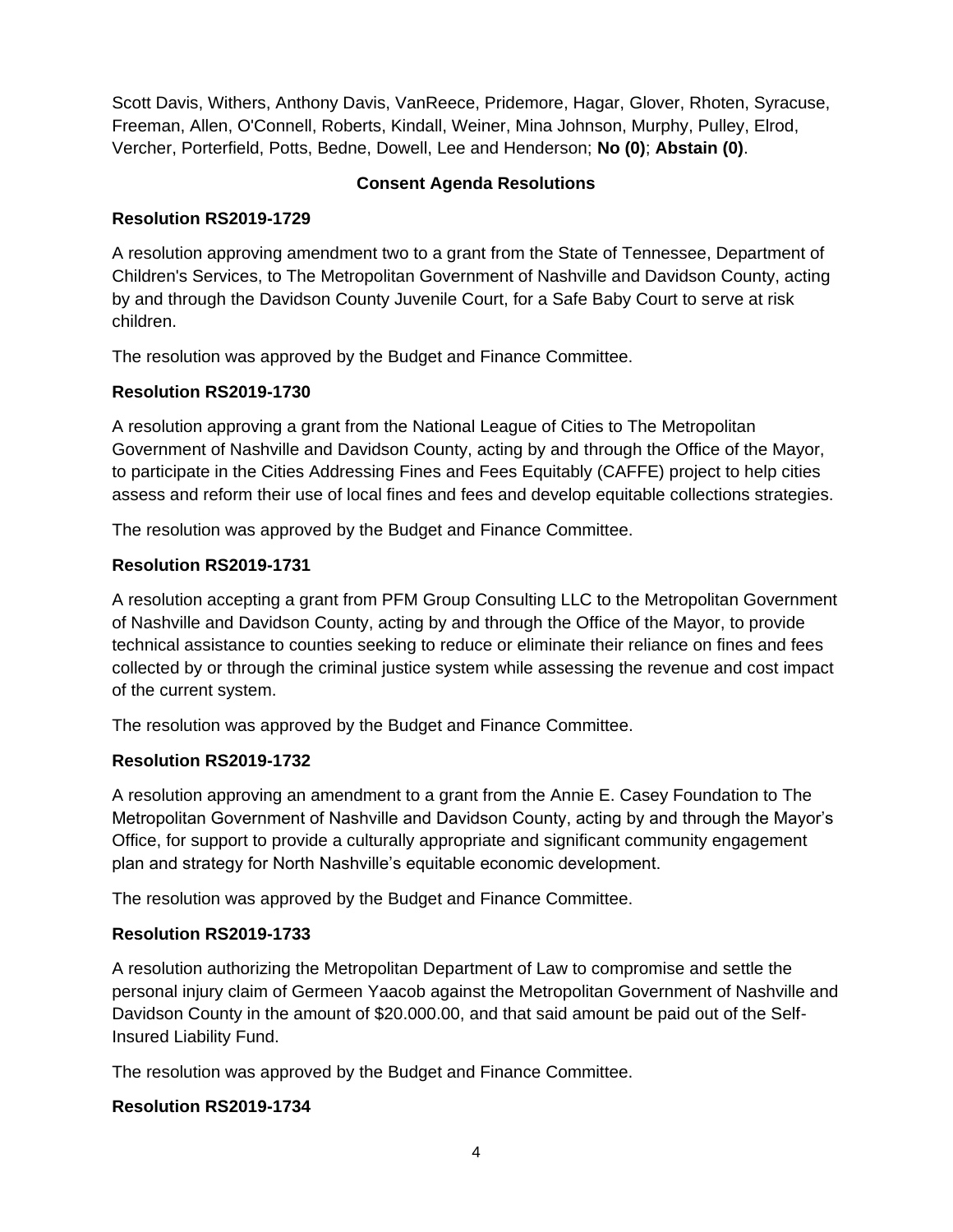A resolution authorizing the Metropolitan Department of Law to compromise and settle the personal injury claim of Patti Thomas against the Metropolitan Government of Nashville and Davidson County in the amount of \$13,000.00, and that said amount be paid out of the Self-Insured Liability Fund.

The resolution was approved by the Budget and Finance Committee.

### **Resolution RS2019-1736**

A resolution accepting a grant from the State of Tennessee, Tennessee State Library and Archives, to The Metropolitan Government of Nashville and Davidson County, acting by and through the Nashville Public Library, to provide access to and circulation of special materials formatted for individuals who are hearing impaired.

The resolution was approved by the Budget and Finance Committee and the Parks, Library, and Arts Committee.

### **Resolution RS2019-1737**

A resolution appropriating \$850,000.00 in Community Development Block Grant funds to assist with construction of Phase I of Jefferson Street Park, to be located at 1606 Jefferson Street in North Nashville.

The resolution was approved by the Budget and Finance Committee and the Parks, Library, and Arts Committee.

# **Resolution RS2019-1738**

A resolution approving an intergovernmental license agreement with the State of Tennessee, Department of Transportation, for the use and benefit of the Board of Parks and Recreation in the construction and maintenance of a pedestrian greenway (Proposal No. 2019M-007AG-001).

The resolution was approved by the Parks, Library, and Arts Committee.

#### **Resolution RS2019-1739**

A resolution accepting a grant from the Tennessee Highland Rim Healthcare Coalition to The Metropolitan Government of Nashville and Davidson County, acting by and through the Metropolitan Nashville Fire Department, to fund the purchase of a tent and enclosed trailer, both with HVAC, for large scale events.

The resolution was approved by the Budget and Finance Committee and the Public Safety, Beer, and Regulated Beverages Committee.

#### **Resolution RS2019-1740**

A resolution accepting a grant from the Tennessee Highland Rim Healthcare Coalition to The Metropolitan Government of Nashville and Davidson County, acting by and through the Metropolitan Nashville Fire Department, to provide suicide prevention training for seven staff members.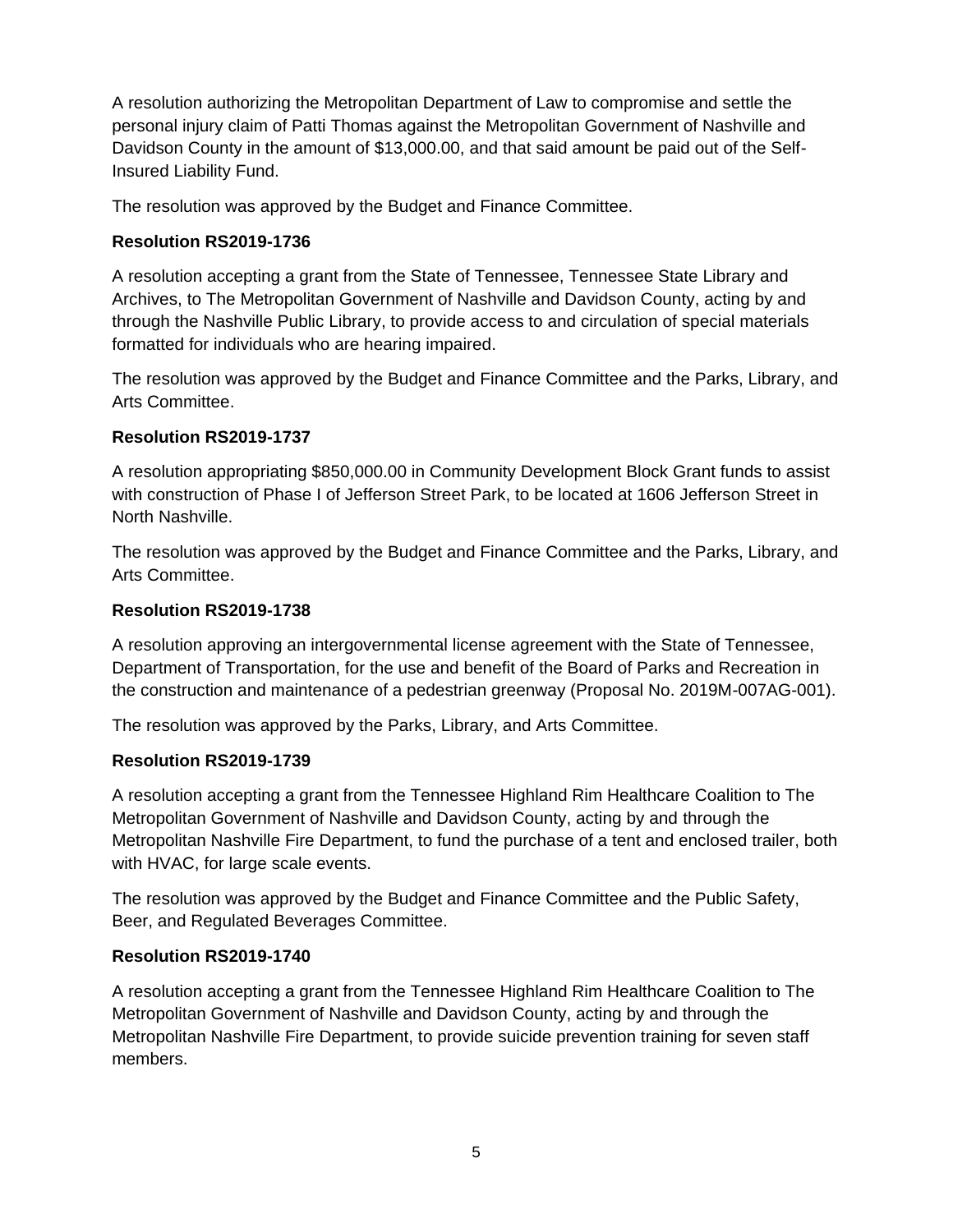The resolution was approved by the Budget and Finance Committee and the Public Safety, Beer, and Regulated Beverages Committee.

# **Resolution RS2019-1741**

A resolution accepting a grant from the Tennessee Highland Rim Healthcare Coalition to The Metropolitan Government of Nashville and Davidson County, acting by and through the Metropolitan Nashville Fire Department, to fund the purchase of wireless connectivity for the AmbuBus.

The resolution was approved by the Budget and Finance Committee and the Public Safety, Beer, and Regulated Beverages Committee.

# **Resolution RS2019-1742**

A resolution accepting a grant from the State of Tennessee, Department of Safety and Homeland Security, to The Metropolitan Government of Nashville and Davidson County, acting by and through the Metropolitan Nashville Police Department, for specialized motorcycle enforcement to reduce the rate of fatal and serious injury motorcycle crashes on Tennessee roadways.

The resolution was approved by the Budget and Finance Committee and the Public Safety, Beer, and Regulated Beverages Committee.

# **Resolution RS2019-1744**

A resolution approving an intergovernmental agreement by and between the State of Tennessee, Department of Transportation and The Metropolitan Government of Nashville and Davidson County, acting by and through the Metropolitan Department of Public Works, for a General Maintenance Agreement for I-440 from I-40 to I-24, Federal Project No. NH-I-440- 4(84), State Project No. 19014-2171-44, PIN 125325.00 (Proposal No. 2019M-013AG-001).

The resolution was approved by the Planning Commission and approved by the Planning, Zoning, and Historical Committee and the Public Works Committee.

# **Resolution RS2019-1745**

A resolution approving an intergovernmental agreement by and between the State of Tennessee, Department of Transportation and The Metropolitan Government of Nashville and Davidson County, acting by and through the Metropolitan Department of Public Works, for a General Maintenance Agreement for various intersection improvements at SR-6 and Church Street, Federal Project No. PHSIP-6(101), State Project No. 19022-3219-94, 19022-2219-94, 19022-1219-94, and 19022-0219-94, PIN 120118.00 (Proposal No. 2019M-013AG-001).

The resolution was approved by the Planning Commission and approved by the Planning, Zoning, and Historical Committee and the Public Works Committee.

# **Resolution RS2019-1746**

A resolution recognizing former Deputy District Attorney Tom Thurman for his many years of service to Nashville and Davidson County, upon the occasion of his retirement.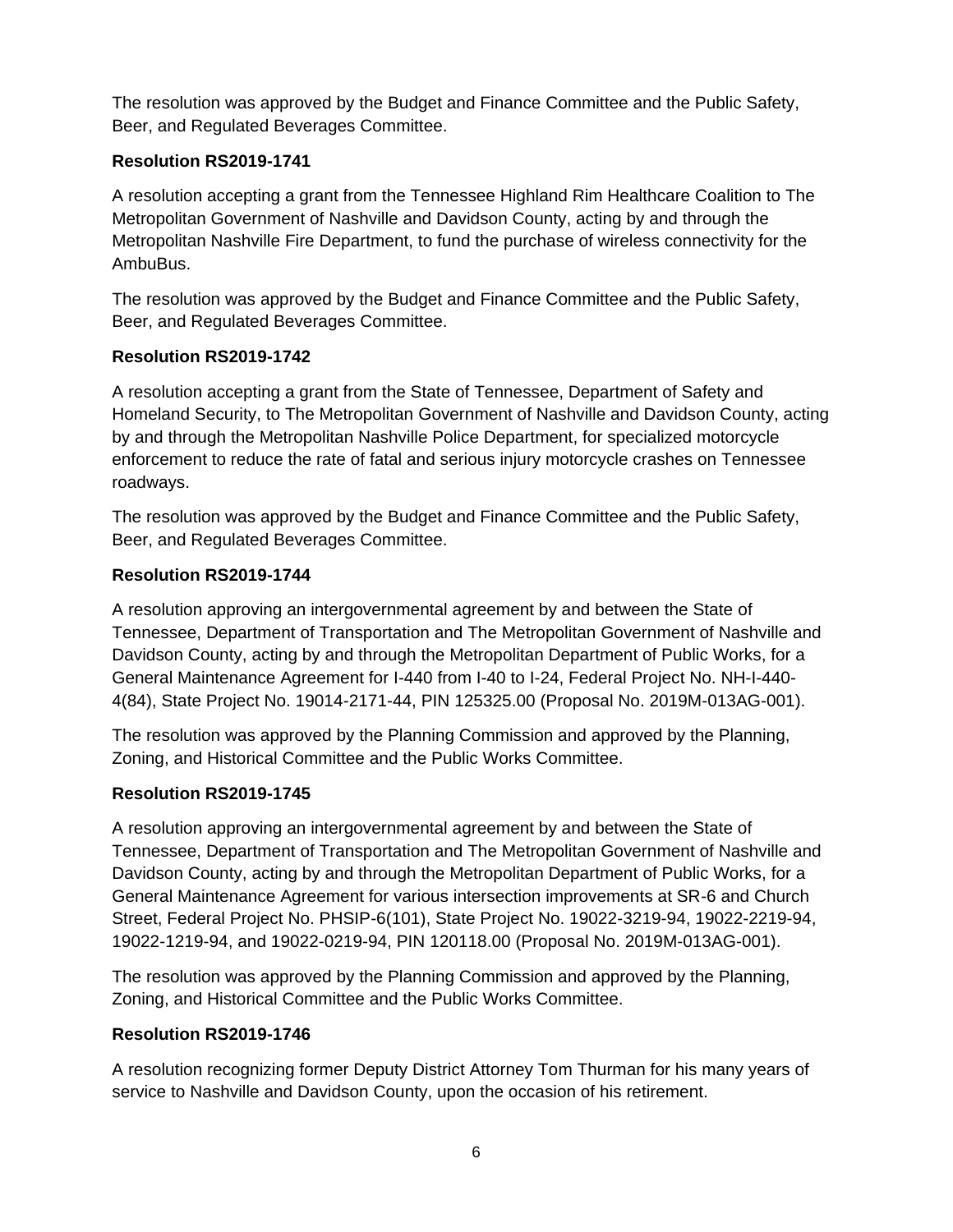The resolution was approved by the Public Safety, Beer, and Regulated Beverages Committee.

# **Resolution RS2019-1747**

A resolution recognizing the Boys & Girls Clubs of Tennessee's 2019 Youth of the Year recipient, Tzipora Hunter-Davis.

The resolution was approved by the Rules, Confirmations, and Public Elections Committee.

# **Resolution RS2019-1748**

A resolution recognizing Vanderbilt LifeFlight on their 35th anniversary of providing service to Tennessee.

The resolution was approved by the Rules, Confirmations, and Public Elections Committee.

# **Resolution RS2019-1749**

A resolution recognizing Cumberland Gallery's 39 years of visual art exhibitions in Nashville.

The resolution was approved by the Parks, Library, and Arts Committee.

# **Resolution RS2019-1750**

A resolution recognizing Saturday, June 1 to Sunday, June 30, 2019 as "Nashville Pride Month," celebrating the Lesbian, Gay, Bisexual and Transgender communities and their enormous contributions to the quality of life in Nashville and Davidson County, and further recognizing the 50th anniversary of the Stonewall Riots, an important milestone event for the Gay Rights movement.

The resolution was approved by the Rules, Confirmations, and Public Elections Committee.

# **Resolution RS2019-1751**

A resolution requesting that the Metropolitan Government of Nashville and Davidson County enter into cost-sharing agreements with the State of Tennessee, whenever possible, in order to install traffic signals at intersections in which state routes intersect with Metropolitan streets or roads.

The resolution was approved by the Public Works Committee and the Traffic, Parking, and Transportation Committee.

Having been unanimously approved by all of the appropriate Committees, Council Member Lee moved to adopt the Consent Agenda Resolutions, which motion was seconded and adopted by the following vote: **Yes (37)**: Cooper, Mendes, Hurt, Hall, Hastings, Haywood, Swope, Scott Davis, Withers, Anthony Davis, VanReece, Pridemore, Pardue, Hagar, Glover, Rhoten, Syracuse, Freeman, Sledge, Allen, O'Connell, Roberts, Kindall, Weiner, Mina Johnson, Murphy, Pulley, Elrod, Blalock, Vercher, Porterfield, Potts, Bedne, Dowell, Lee, Henderson and Rosenberg; **No (0)**; **Abstain (0)**.

# **Resolutions**

# **Resolution RS2019-1685 (as amended)**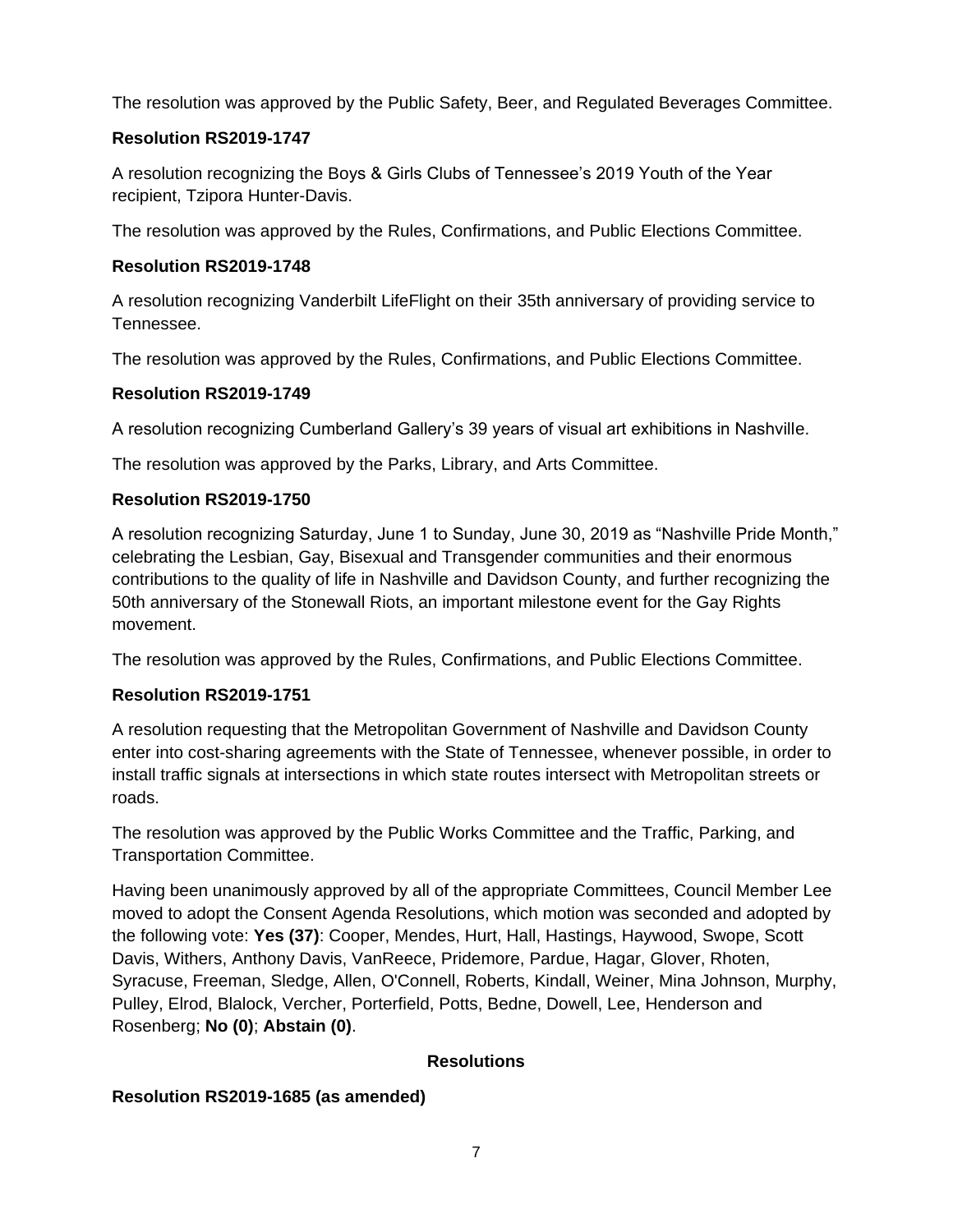A resolution authorizing The Industrial Development Board of The Metropolitan Government of Nashville and Davidson County to negotiate and accept payments in lieu of ad valorem taxes with respect to OliverMcMillan Spectrum Emery, LLC.

The resolution was approved with an amendment by the Budget and Finance Committee. Council Member Vercher offered Amendment No. 1 and moved for its adoption, which motion was seconded and approved by a voice vote of the Council.

Council Member Vercher moved to adopt the resolution as amended, which motion was seconded and adopted by the following roll call vote: **Yes (34)**: Cooper, Mendes, Hurt, Hall, Hastings, Haywood, Swope, Scott Davis, Anthony Davis, VanReece, Pridemore, Hagar, Glover, Rhoten, Syracuse, Freeman, Sledge, Allen, O'Connell, Roberts, Kindall, Weiner, Mina Johnson, Murphy, Pulley, Elrod, Blalock, Vercher, Porterfield, Potts, Dowell, Lee, Henderson, and Rosenberg; **No (0)**; **Abstain (1)**: Bedne.

### **Resolution RS2019-1721**

A resolution requesting that the Metropolitan Planning Commission and the Metropolitan Planning Department amend Chapter 2 of the adopted Subdivision Regulations of the Metropolitan Government of Nashville and Davidson County to require community meetings prior to approval of Concept Plans, or prior to approval of Final Plats when no Concept Plan is required.

The resolution was deferred by the Planning, Zoning, and Historical Committee. Council Member Vercher moved to defer the resolution, which motion was seconded and approved by a voice vote of the Council.

# **Resolution RS2019-1725**

A resolution appropriating to certain accounts for the benefit of the Davidson County Sheriff's Office, the State Fair, the Industrial Development Board, the Metropolitan Development and Housing Agency, the GSD General Purposes Debt Service Fund, the GSD School Purposes Debt Service Fund, the USD General Purposes Debt Service Fund, the Community Oversight Board, and Municipal Auditorium Twenty Million Ninety Thousand Three Hundred Dollars (\$20,090,300), and reducing appropriations for the GSD School Purposes Debt Service Fund in the amount of Five Hundred and Fifty Thousand Dollars (\$550,000).

The resolution was deferred by the Budget and Finance Committee. Council Member Vercher moved to defer the resolution, which motion was seconded and approved by a voice vote of the Council.

# **Resolution RS2019-1726**

A resolution authorizing the issuance of not to exceed four hundred fifty-four million one hundred thousand dollars (\$454,100,000) in interfund tax anticipation notes of The Metropolitan Government of Nashville and Davidson County, Tennessee.

The resolution was deferred by the Budget and Finance Committee. Council Member Vercher moved to defer the resolution, which motion was seconded and approved by a voice vote of the Council.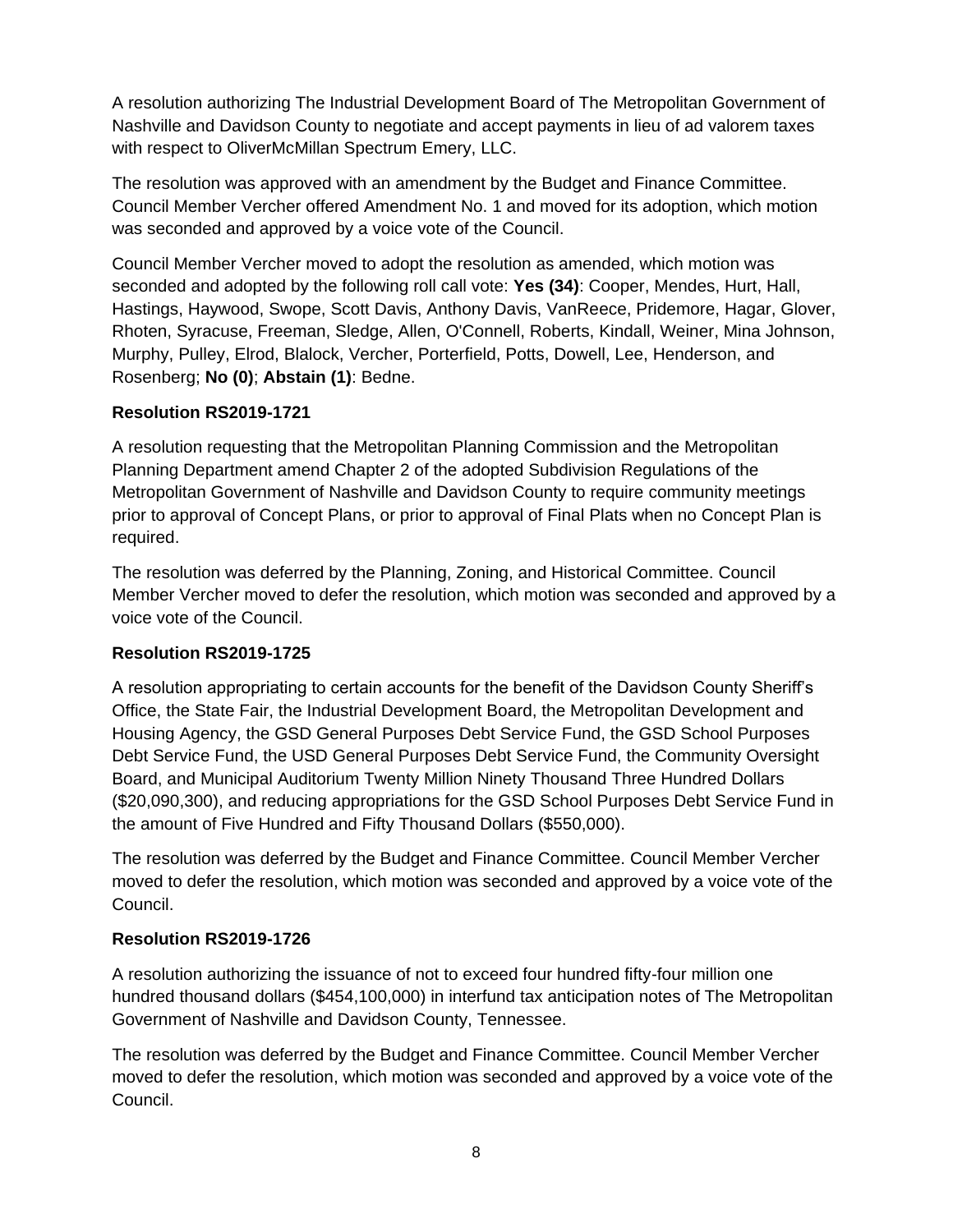### **Resolution RS2019-1735 (as amended)**

A resolution accepting a grant from the State of Tennessee, Department of State, to The Metropolitan Government of Nashville and Davidson County, acting by and through the Davidson County Election Commission, for the provision of Certified Voting Equipment.

The resolution was approved with an amendment by the Budget and Finance Committee. Council Member Vercher offered Amendment No. 1 and moved for its adoption, which motion was seconded and approved by a voice vote of the Council.

Council Member Vercher moved to adopt the resolution as amended, which motion was seconded and adopted by the following vote: **Yes (35)**: Cooper, Mendes, Hurt, Hall, Hastings, Haywood, Swope, Scott Davis, Anthony Davis, VanReece, Pridemore, Hagar, Glover, Rhoten, Syracuse, Freeman, Sledge, Allen, O'Connell, Roberts, Kindall, Weiner, Mina Johnson, Murphy, Pulley, Elrod, Blalock, Vercher, Porterfield, Potts, Bedne, Dowell, Lee, Henderson and Rosenberg; **No (0)**; **Abstain (0)**.

### **Resolution RS2019-1743**

A resolution approving an intergovernmental agreement by and between the State of Tennessee, Department of Transportation and The Metropolitan Government of Nashville and Davidson County, acting by and through the Metropolitan Department of Public Works, for a General Maintenance Agreement for I-440 Traffic Operational Deployment of Blue Toad Spectra Power over Ethernet (PoE) Data Collection Devices, Federal Project No. N/A, State Project No. 99111-4604-04, PIN 125652.00 (Proposal No. 2019M-012AG-001).

The resolution was approved by the Planning Commission, approved by the Planning, Zoning, and Historical Committee and recommended for deferral at the request of the sponsor by the Public Works Committee and the Traffic, Parking, and Transportation Committee. Council Member Bedne moved to defer the resolution, which motion was seconded and approved by a voice vote of the Council.

# **Late Filed Resolutions**

#### **Resolution RS2019-1752**

A resolution accepting a grant from the Tennessee Highland Rim Healthcare Coalition to The Metropolitan Government of Nashville and Davidson County, acting by and through the Metropolitan Nashville Office of Emergency Management, to fund the purchase of portable emergency lighting for large scale events.

Council Member Rhoten moved to suspend the Rules of Procedure to introduce a late resolution. The Rules, Confirmations, and Public Elections Committee had no objection to the filing. Without objection, Council Member Rhoten moved to adopt the resolution, which motion was seconded and adopted by the following vote: **Yes (36)**: Cooper, Mendes, Hurt, Hall, Hastings, Haywood, Swope, Scott Davis, Withers, Anthony Davis, VanReece, Pridemore, Hagar, Glover, Rhoten, Syracuse, Freeman, Sledge, Allen, O'Connell, Roberts, Kindall, Weiner, Mina Johnson, Murphy, Pulley, Elrod, Blalock, Vercher, Porterfield, Potts, Bedne, Dowell, Lee, Henderson and Rosenberg; **No (0)**; **Abstain (0)**.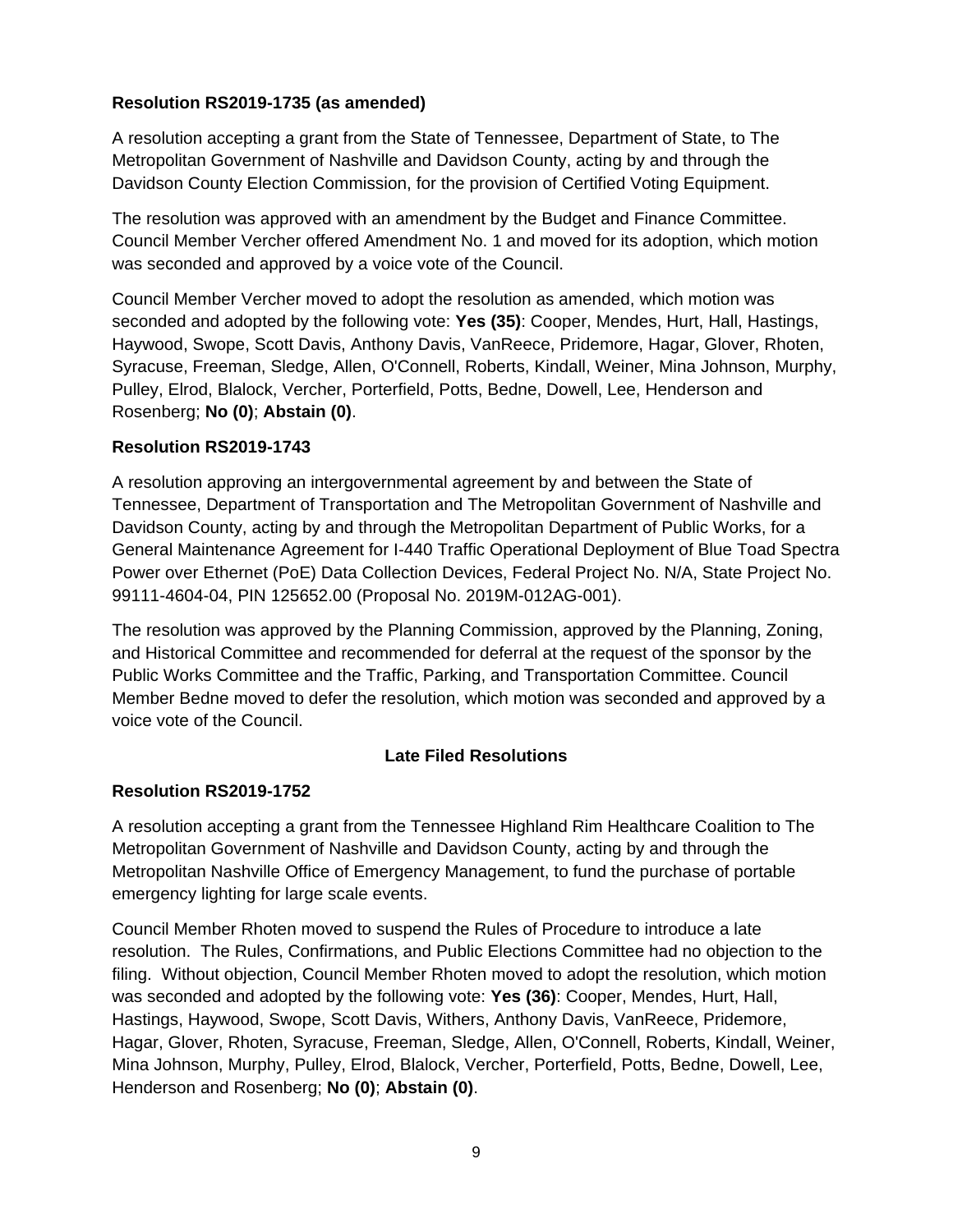### **Resolution RS2019-1753**

A resolution honoring the life, legacy, and public service of Metropolitan Trustee Charles Edward ("Charlie") Cardwell.

Council Member Murphy moved to suspend the Rules of Procedure to introduce a late resolution. The Rules, Confirmations, and Public Elections Committee had no objection to the filing. Without objection, Council Member Murphy moved to adopt the resolution, which motion was seconded and adopted by the following vote: **Yes (36)**: Cooper, Mendes, Hurt, Hall, Hastings, Haywood, Swope, Scott Davis, Withers, Anthony Davis, VanReece, Pridemore, Hagar, Glover, Rhoten, Syracuse, Freeman, Sledge, Allen, O'Connell, Roberts, Kindall, Weiner, Mina Johnson, Murphy, Pulley, Elrod, Blalock, Vercher, Porterfield, Potts, Bedne, Dowell, Lee, Henderson and Rosenberg; **No (0)**; **Abstain (0)**.

# **Bills on Introduction and First Reading**

### **Bill BL2019-1616**

An ordinance approving an agreement by and between the Metropolitan Government and Preston Hollow Capital, LLC relating to the operation and modernization of the on-street metered parking program within the public rights-of-way of the Metropolitan area and making necessary related amendments to various provisions of Titles 1, 2, 12 and 13 of the Metropolitan Code to facilitate the operation and modernization of the on-street metered parking program (Proposal No. 2019M-015AG-001).

Upon motion duly seconded, the bill passed first reading and was referred to the Planning Commission and referred to the Traffic and Parking Commission and referred to the Budget and Finance Committee, the Planning, Zoning, and Historical Committee, the Public Works Committee, and the Traffic, Parking, and Transportation Committee by show of hands, with Council Member Mendes abstaining.

#### **Bill BL2019-1624**

A bill to be entitled: The Budget Ordinance of the Metropolitan Government of Nashville and Davidson County, Tennessee for Fiscal Year 2020.

Upon motion duly seconded, the bill passed first reading and was referred to the Budget and Finance Committee by a voice vote of the Council.

#### **Bill BL2019-1625**

An ordinance establishing the tax levy in the General Services District for the fiscal year 2019- 2020, and declaring the amount required for the annual operating budget of the Urban Services District, pursuant to section 6.07 of the Metropolitan Charter.

Upon motion duly seconded, the bill passed first reading and was referred to the Budget and Finance Committee by a voice vote of the Council.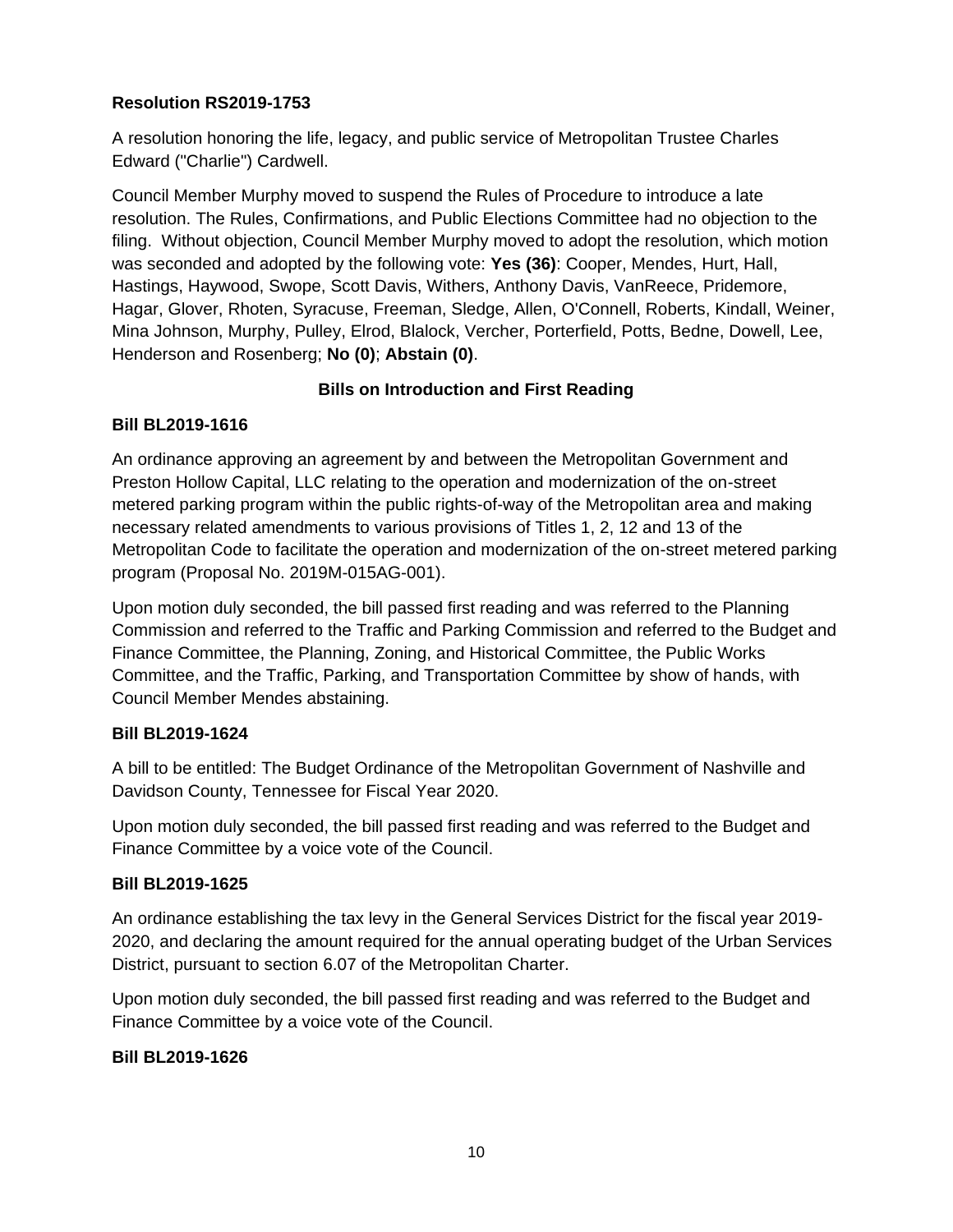An ordinance establishing a program for the purpose of providing assistance to low-income elderly residents of the Metropolitan Government for the fiscal year 2019-2020.

Upon motion duly seconded, the bill passed first reading and was referred to the Budget and Finance Committee by a voice vote of the Council.

### **Bill BL2019-1627**

An ordinance establishing a new fee structure for all Short-Term Rental Property permit applications and amending section 17.16.250 and section 17.16.070 of the Metropolitan Code of Laws relative to Short-Term Rental Property permit application fees. (Proposal No. 2019Z-012TX-001).

Upon motion duly seconded, the bill passed first reading and was referred to the Planning Commission and referred to the Budget and Finance Committee, the Codes, Fair, and Farmers Market Committee, and the Planning, Zoning, and Historical Committee by a voice vote of the Council.

### **Bill BL2019-1630**

An ordinance amending Sections 5.06.050 and 5.06.060 of the Metropolitan Code of Laws pertaining to the requirements for tax increment financing plans.

Upon motion duly seconded, the bill passed first reading and was referred to the Budget and Finance Committee by a voice vote of the Council.

# **Bill BL2019-1631**

An ordinance to create Title 9, Noise and Amplified Sound, and to consolidate existing provisions regulating noise, excessive noise, and construction noise into the new Title 9.

Upon motion duly seconded, the bill passed first reading and was referred to the Codes, Fair, and Farmers Market Committee and the Convention, Tourism, and Public Entertainment Facilities Committee by a voice vote of the Council.

#### **Bill BL2019-1632**

An ordinance to amend Section 11.12.090 of the Metropolitan Code of Laws relative to aggressive panhandling by deleting the section in its entirety.

Upon motion duly seconded, the bill passed first reading and was referred to the Public Safety, Beer, and Regulated Beverages Committee by a voice vote of the Council.

# **Bill BL2019-1633**

An ordinance amending Chapters 17.08 and 17.16 of the Metropolitan Code of Laws regarding "Short term rental property – Owner-Occupied" and "Short term rental property – Not Owner-Occupied" (Proposal No. 2019Z-011TX-001).

Upon motion duly seconded, the bill passed first reading and was referred to the Planning Commission and referred to the Codes, Fair, and Farmers Market Committee by a voice vote of the Council, with Council Member Roberts abstaining.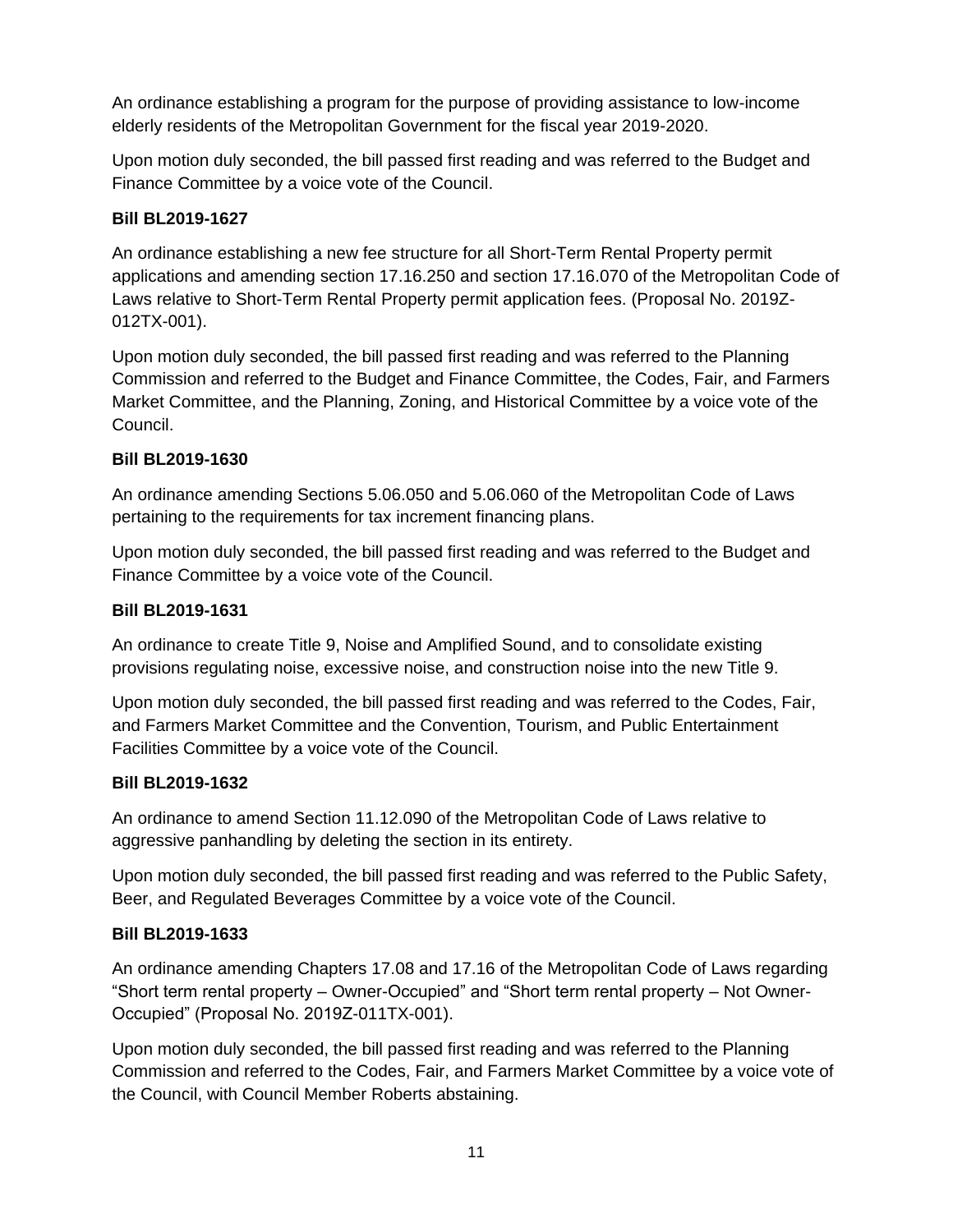### **Bill BL2019-1634**

An ordinance to amend Title 17 of the Metropolitan Code of Laws, the Zoning Ordinance of The Metropolitan Government of Nashville and Davidson County, by adding a new subpart to 17.12.040 pertaining to other setbacks relative to property owned by the Fair Board and used for automobile racing (Proposal No. 2019Z-008TX-001).

Council Member Sledge moved to defer the bill pursuant to Rule 8. The bill is deferred by rule.

#### **Bill BL2019-1635**

An ordinance amending Chapter 17.32 of Title 17 of the Metropolitan Code, Zoning Regulations, to add conditions to the uses "Billboards" regarding the distance from residentially zoned property (Proposal No. 2019Z-010TX-001).

Upon motion duly seconded, the bill passed first reading and was referred to the Planning Commission and referred to the Planning, Zoning, and Historical Committee by a voice vote of the Council.

#### **Bill BL2019-1636**

An ordinance amending Section 17.40.106 of the Metropolitan Code, Zoning Regulations pertaining to the required action by the Metropolitan Historic Zoning Commission for Specific Plans (Proposal No. 2019Z-009TX-001).

Upon motion duly seconded, the bill passed first reading and was referred to the Planning Commission by a voice vote of the Council.

#### **Bill BL2019-1637**

An ordinance amending Section 17.40.720 of the Metropolitan Code of Laws pertaining to distance provisions for public hearing notices issued by mail pursuant to Title 17 of the Metropolitan Code of Laws (Proposal No. 2019Z-007TX-001).

Upon motion duly seconded, the bill passed first reading and was referred to the Planning Commission by a voice vote of the Council.

### **Bill BL2019-1638**

An ordinance approving an amended partnership agreement by and between The Metropolitan Government of Nashville and Davidson County, acting by and through the Office of the Mayor, and the Cities for Financial Empowerment Fund, Inc., pertaining to support of Financial Empowerment Centers.

Upon motion duly seconded, the bill passed first reading and was referred to the Budget and Finance Committee by a voice vote of the Council.

#### **Bill BL2019-1639**

An ordinance creating the positons of 311 Call Center Specialist, 311 Call Center Specialist Senior, Crime Scene Investigator 3, and Fire Inspector 2 – Field Training Officer.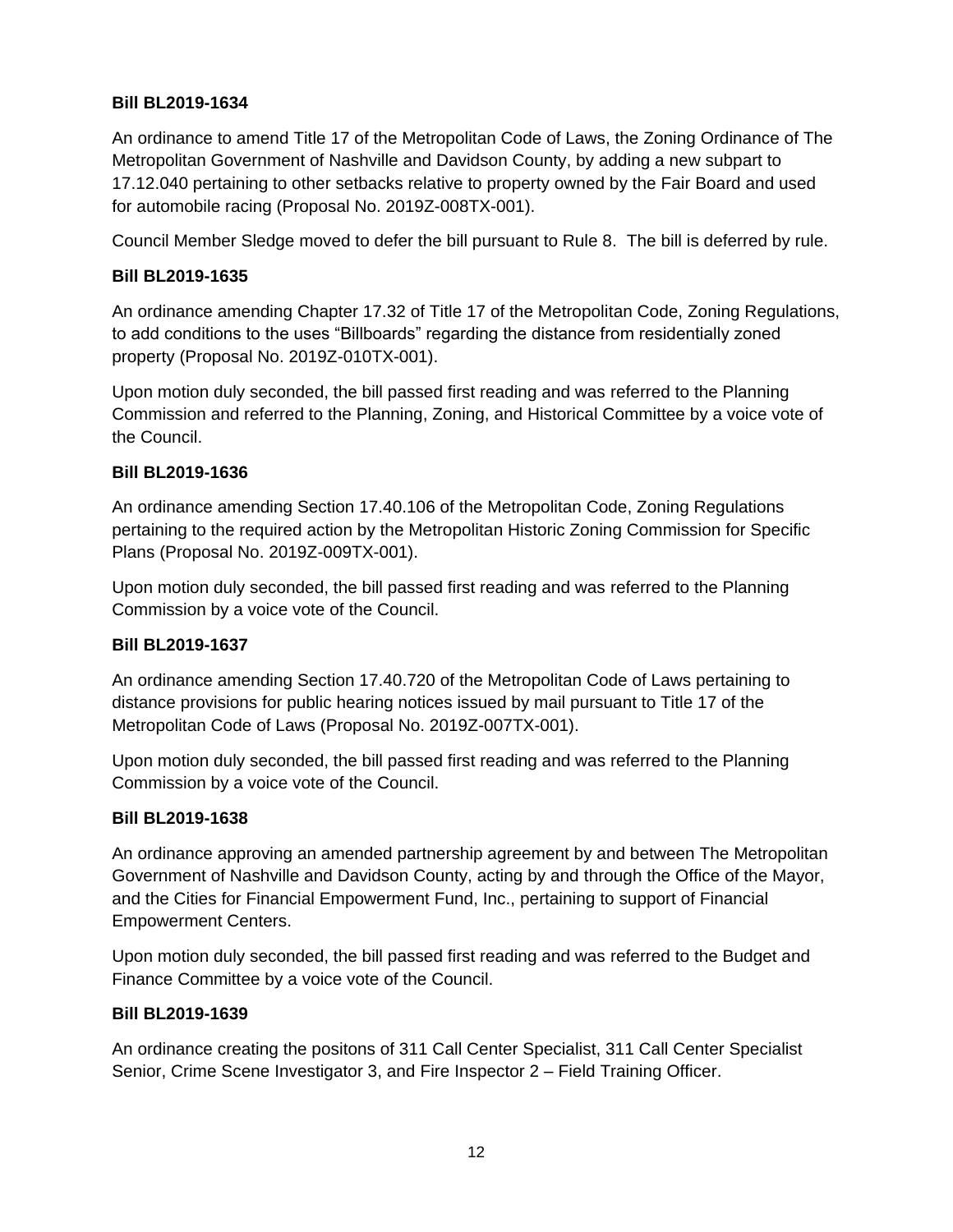Upon motion duly seconded, the bill passed first reading and was referred to the Budget and Finance Committee and the Personnel, Public Information, Human Relations, and Housing Committee by a voice vote of the Council.

### **Bill BL2019-1640**

An ordinance creating the position of Bureau Director 2 for the Metropolitan Department of Health.

Upon motion duly seconded, the bill passed first reading and was referred to the Budget and Finance Committee and the Personnel, Public Information, Human Relations, and Housing Committee by a voice vote of the Council.

### **Bill BL2019-1641**

An ordinance to provide for the designation of public property within specified areas of downtown Nashville as a temporary "Special Event Zone" during the time period beginning at nine o'clock (9:00) p.m. on July 2, 2019, and ending at 11 o'clock (11:00) p.m. on July 5, 2019, relative to the use of these areas in conjunction with the 2019 July 4th Celebration and related activities and events.

Upon motion duly seconded, the bill passed first reading and was referred to the Budget and Finance Committee, the Convention, Tourism, and Public Entertainment Facilities Committee, and the Parks, Library, and Arts Committee by a voice vote of the Council.

### **Bill BL2019-1642**

An ordinance approving a participation agreement between the Metropolitan Government of Nashville and Davidson County, acting by and through the Metropolitan Department of Water and Sewerage Services, and Stratos Development Group, LLC, to provide public water service improvements for the Stratos Development Group, LLC's proposed development, as well as other existing properties in the area (MWS Project No. 17-WL-196 and Proposal No. 2019M-009AG-001).

Upon motion duly seconded, the bill passed first reading and was referred to the Budget and Finance Committee, the Planning, Zoning, and Historical Committee, and the Public Works Committee by a voice vote of the Council.

#### **Bill BL2019-1643**

An ordinance requiring all existing culverts, inlets, storm drains, and ditches within the T2- Rural Neighborhood Policy and T3- Suburban Neighborhood Policy to be upgraded, retro-fitted and/or constructed to current Storm Water Maintenance Manual Standards by January 1, 2025.

Upon motion duly seconded, the bill passed first reading and was referred to the Budget and Finance Committee and the Public Works Committee by a voice vote of the Council.

#### **Bill BL2019-1644**

An ordinance amending Ordinance BL2018-1315 pertaining to the Tax Increment Financing Study and Formulating Committee.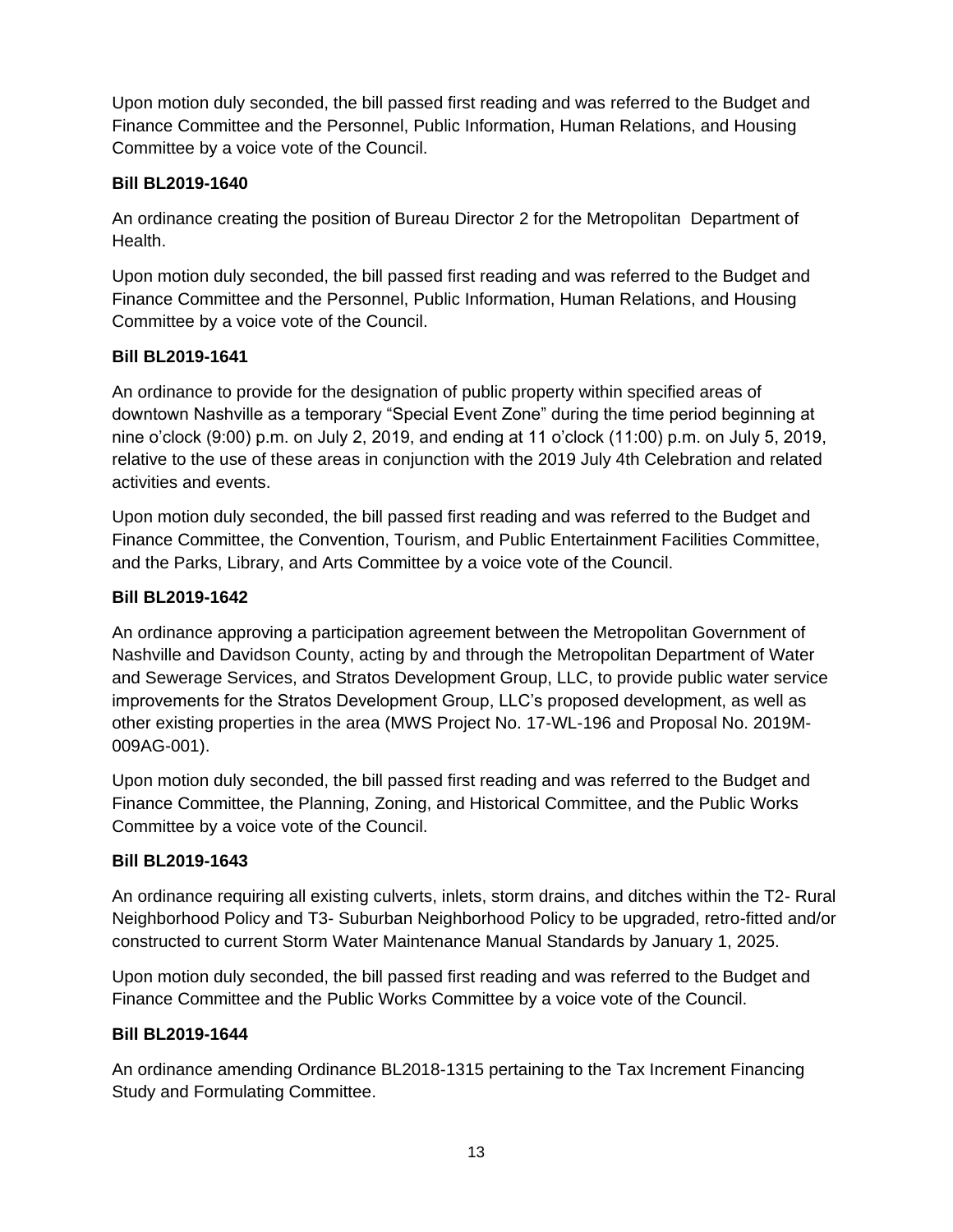Upon motion duly seconded, the bill passed first reading and was referred to the Budget and Finance Committee by a voice vote of the Council.

# **Bill BL2019-1645**

An ordinance approving Amendment No. 6 to the Arts Center Redevelopment Plan, Amendment No. 1 to the Bordeaux Redevelopment Plan, Amendment No. 1 to the Cayce Place Redevelopment Plan, Amendment No. 1 to the Central State Redevelopment Plan, Amendment No. 2 to the Jefferson Street Redevelopment Plan, Amendment No. 6 to the Phillips-Jackson Redevelopment Plan, Amendment No. 8 to the Rutledge Hill Redevelopment Plan, and Amendment No. 1 to the Skyline Redevelopment Plan (Proposal No. 2019M-001OT-001).

Upon motion duly seconded, the bill passed first reading and was referred to the Planning Commission and referred to the Budget and Finance Committee and the Planning, Zoning, and Historical Committee by a voice vote of the Council.

# **Bill BL2019-1646**

An ordinance authorizing The Metropolitan Government of Nashville and Davidson County to abandon existing easement rights located at 2003 B Castleman Drive, formerly known as Burtonwood Drive (Proposal No. 2019M-032ES-001).

The bill was approved by the Planning Commission. Upon motion duly seconded, the bill passed first reading and was referred to the Planning, Zoning, and Historical Committee and the Public Works Committee by a voice vote of the Council.

# **Bill BL2019-1647**

An ordinance authorizing The Metropolitan Government of Nashville and Davidson County to abandon existing easement rights and 111 linear feet of existing three inch water main located at 65 Lindsley Avenue, formerly known as Berrien Street (Proposal No. 2019M-031ES-001).

The bill was approved by the Planning Commission. Upon motion duly seconded, the bill passed first reading and was referred to the Planning, Zoning, and Historical Committee and the Public Works Committee by a voice vote of the Council.

# **Bill BL2019-1648**

An ordinance authorizing The Metropolitan Government of Nashville and Davidson County to accept new sanitary sewer and water mains, sanitary sewer manholes and fire hydrant assemblies for property located at Middlewick Lane (unnumbered), also known as Burkitt Village Phase 6 Section 1 (MWS Project Nos. 17-WL-113 and 17-SL-128 and Proposal No. 2019M-037ES-001).

The bill was approved by the Planning Commission. Upon motion duly seconded, the bill passed first reading and was referred to the Planning, Zoning, and Historical Committee and the Public Works Committee by a voice vote of the Council.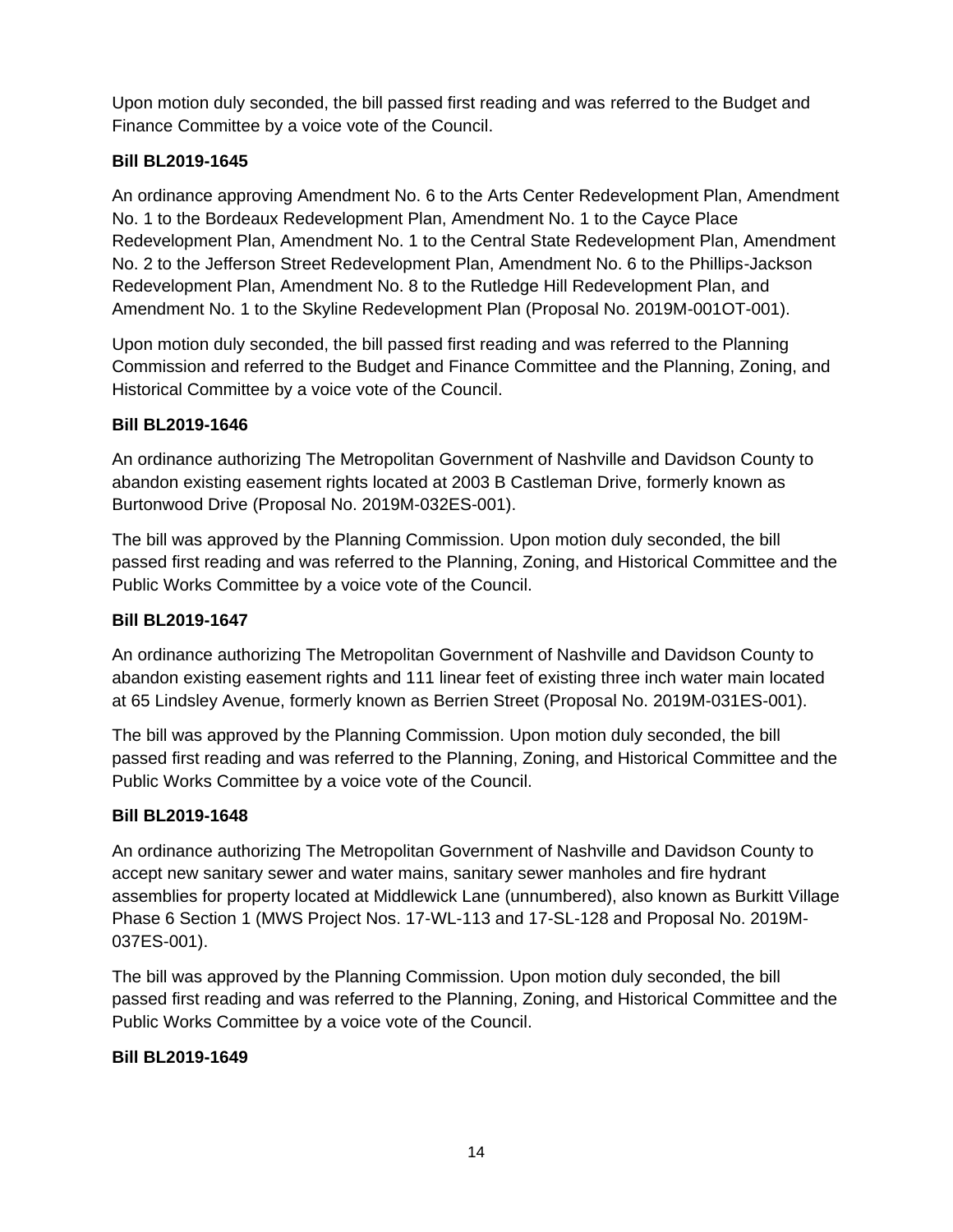An ordinance authorizing The Metropolitan Government of Nashville and Davidson County to accept new sanitary sewer and water mains, sanitary sewer manholes and fire hydrant assemblies for property located at Middlewick Lane (unnumbered), also known as Burkitt Village Phase 6 Section 2 (MWS Project Nos. 17-WL-114 and 17-SL-130 and Proposal No. 2019M-036ES-001).

The bill was approved by the Planning Commission. Upon motion duly seconded, the bill passed first reading and was referred to the Planning, Zoning, and Historical Committee and the Public Works Committee by a voice vote of the Council.

# **Bill BL2019-1650**

An ordinance authorizing The Metropolitan Government of Nashville and Davidson County to abandon existing public water main and public sanitary sewer main, a sanitary sewer manhole, and easements and to accept new water and sanitary sewer mains, a fire hydrant assembly, sanitary sewer manholes, and easements for property located at 3177 Lebanon Pike (MWS Project Nos. 19-SL-06 and 19-WL-05 and Proposal No. 2019M-035ES-001).

The bill was approved by the Planning Commission. Upon motion duly seconded, the bill passed first reading and was referred to the Planning, Zoning, and Historical Committee and the Public Works Committee by a voice vote of the Council.

# **Bill BL2019-1651**

An ordinance to amend Title 17 of the Metropolitan Code of Laws, the Zoning Ordinance of The Metropolitan Government of Nashville and Davidson County, by changing from RS5 to RM20-A zoning for property located at 2713 Torbett Street, approximately 150 feet east of 28th Avenue North (0.18 acres), all of which is described herein (Proposal No. 2018Z-120PR-001).

The bill was approved by the Planning Commission. Upon motion duly seconded, the bill passed first reading and was referred to the Planning, Zoning, and Historical Committee by a voice vote of the Council.

# **Bill BL2019-1652**

An ordinance to amend Title 17 of the Metropolitan Code of Laws, the Zoning Ordinance of The Metropolitan Government of Nashville and Davidson County, by changing from AR2a to SP zoning on properties located at 3720 Pin Hook Road and Pin Hook Road (unnumbered), approximately 410 feet east of Hobson Pike (11.28 acres), to permit 41 single-family lots, all of which is described herein (Proposal No. 2018SP-044-001).

The bill was approved with conditions, disapproved without all conditions by the Planning Commission. Upon motion duly seconded, the bill passed first reading and was referred to the Planning, Zoning, and Historical Committee by a voice vote of the Council.

# **Bill BL2019-1653**

An ordinance to require a flag of the Metropolitan Government of Nashville and Davidson County be presented to the family of a former member of the Metropolitan County Council upon the member's death.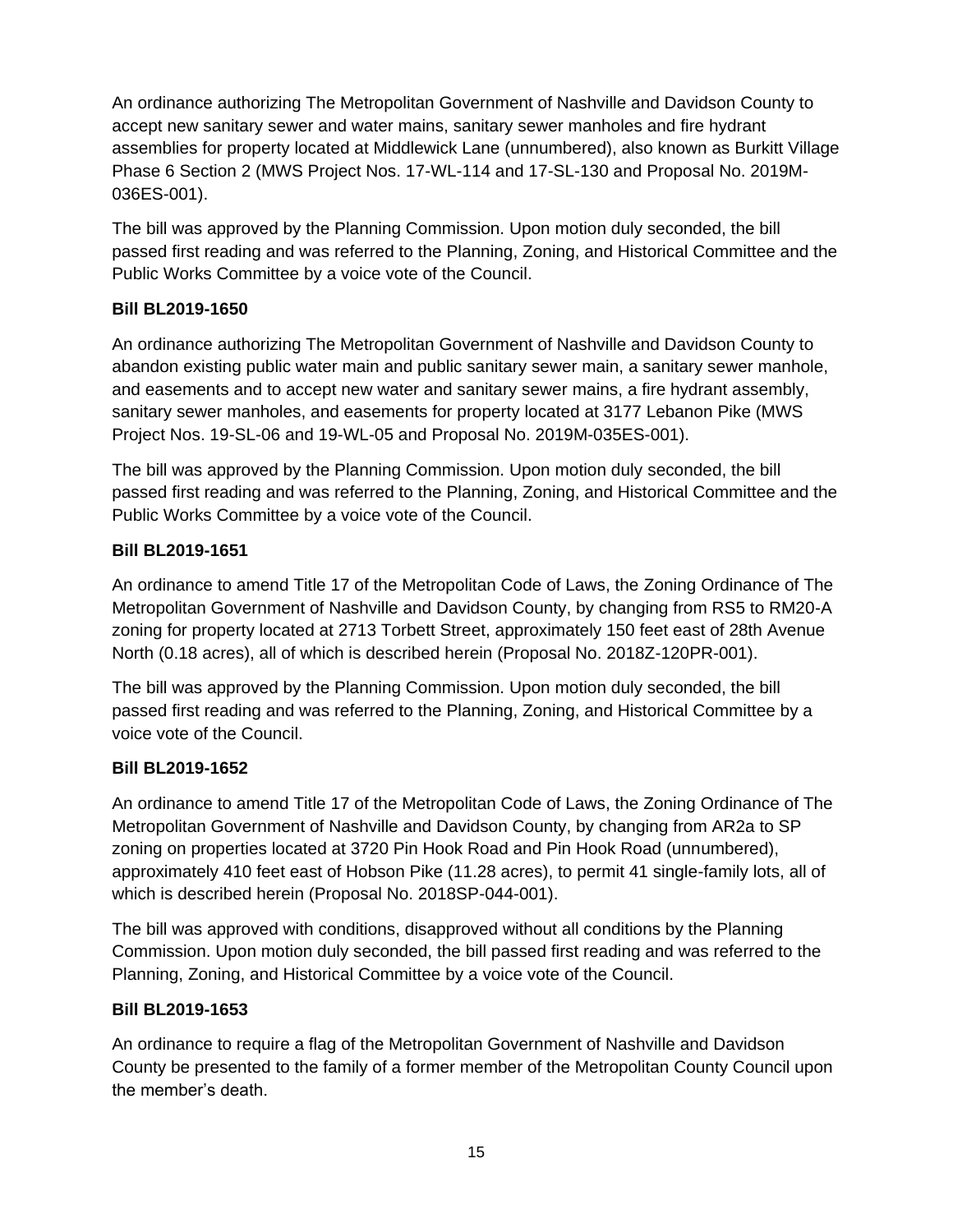Upon motion duly seconded, the bill passed first reading and was referred to the Rules, Confirmations, and Public Elections Committee by a voice vote of the Council.

# **Late Filed Ordinances**

# **Bill BL2019-1654**

An ordinance adopting the 2019-2020 through 2024-2025 Capital Improvements Budget for The Metropolitan Government of Nashville and Davidson County as the official Capital Improvements Budget of The Metropolitan Government of Nashville and Davidson County for Fiscal Year 2019-2020.

Council Member Vercher moved to suspend the Rules of Procedure to introduce a late ordinance. The Rules, Confirmations, and Public Elections Committee had no objection to the filing. Without objection, Council Member Vercher moved to pass the bill on first reading and refer the bill to the referred to the Planning Commission and referred to the Budget and Finance Committee and the Planning, Zoning, and Historical Committee, which motion was seconded and approved by a voice vote of the Council.

# **Bills on Second Reading**

### **Bill BL2018-1320**

An ordinance approving Amendment No. 8 to the Rutledge Hill Redevelopment Plan.

The bill was recommended for deferral at the request of the sponsor by the Budget and Finance Committee. Council Member Mendes moved to defer the bill to the July 2, 2019 meeting, which motion was seconded and approved by a voice vote of the Council.

#### **Substitute Bill BL2019-1518**

An ordinance amending Chapter 6.81 of the Metropolitan Code of Laws regarding Booting Services.

The bill was approved by the Public Works Committee and the Traffic, Parking, and Transportation Committee. Council Member O'Connell moved to defer the bill, which motion was seconded and approved by a voice vote of the Council.

#### **Bill BL2019-1598 (as amended)**

An ordinance to amend Chapter 2.32 to establish a fleet schedule for low- or zero-emissions vehicles owned by the Metropolitan Government of Nashville and Davidson County.

The bill was approved with an amendment by the Budget and Finance Committee and the Public Works Committee. Council Member O'Connell offered Amendment No. 1 and moved for its adoption, which motion was seconded and approved by a voice vote of the Council.

Council Member O'Connell moved to pass the bill on second reading as amended, which motion was seconded and approved by a voice vote of Council.

# **Bill BL2019-1599 (as amended)**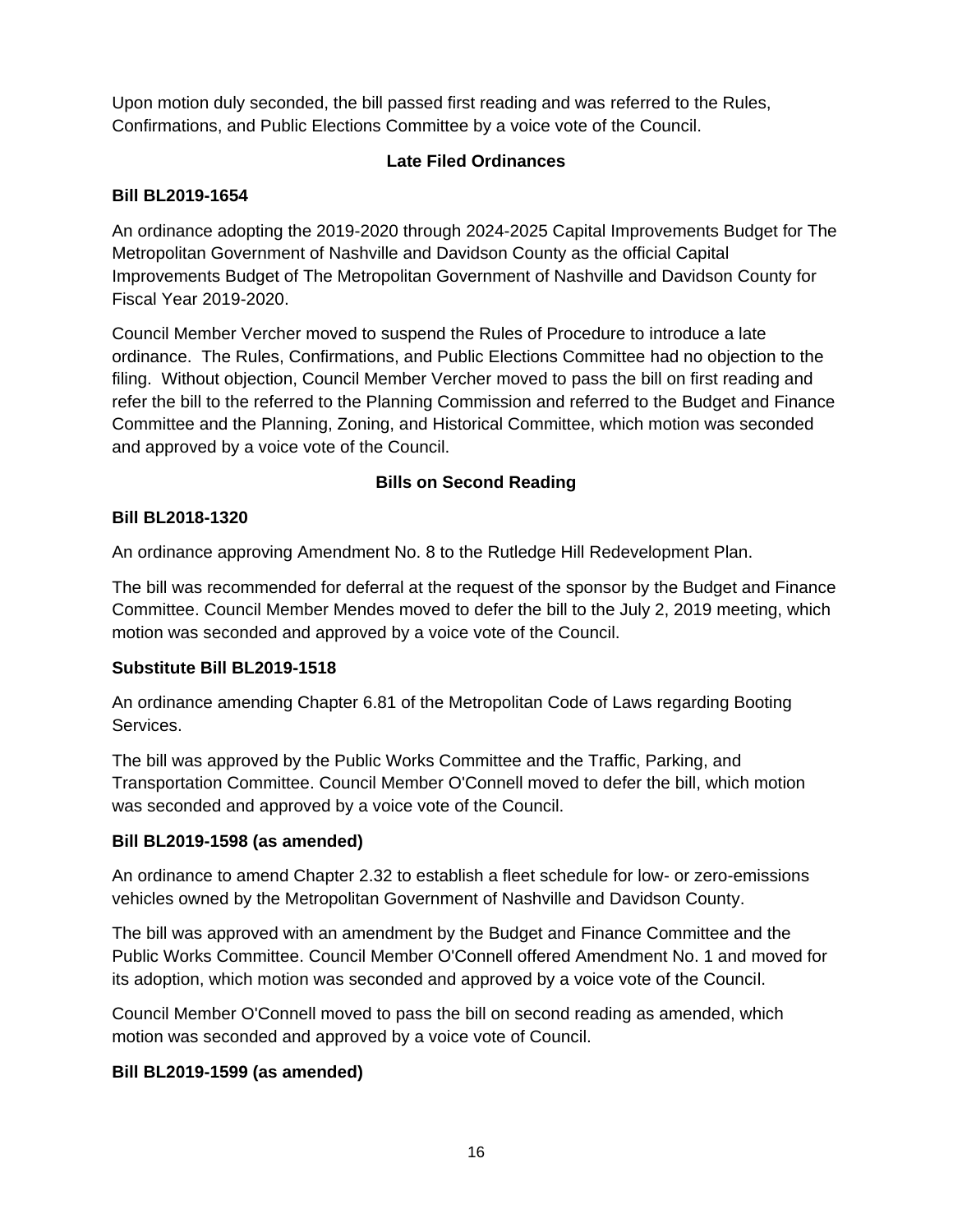An ordinance to amend Metropolitan Code of Laws Chapter 2.32 to create green building standards for buildings owned by the Metropolitan Government and amend Chapter 16.60 regarding sustainable building design standards for new and renovated Metropolitan Government buildings and facilities.

The bill was approved with an amendment by the Budget and Finance Committee and the Codes, Fair, and Farmers Market Committee. Council Member O'Connell offered Amendment No. 1 and moved for its adoption, which motion was seconded and approved by a voice vote of the Council.

Council Member O'Connell moved to suspend the Rules of Procedure to introduce a late amendment. The Rules, Confirmations, and Public Elections Committee had no objection to the amendment. Without objection, Council Member O'Connell offered Amendment No. 2 and moved for its adoption, which motion was seconded and approved by a voice vote of the Council.

Council Member O'Connell moved to pass the bill on second reading as amended, which motion was seconded and approved by a voice vote of Council.

# **Bill BL2019-1600 (as amended)**

An ordinance to amend Metropolitan Code of Laws Chapter 2.32 to establish a renewable energy standard for the Metropolitan Government of Nashville and Davidson County.

The bill was approved with an amendment by the Budget and Finance Committee and the Public Works Committee. Council Member O'Connell offered Amendment No. 1 and moved for its adoption, which motion was seconded and approved by a voice vote of the Council.

Council Member O'Connell moved to suspend the Rules of Procedure to introduce a late amendment. The Rules, Confirmations, and Public Elections Committee had no objection to the amendment. Without objection, Council Member O'Connell offered Amendment No. 2 and moved for its adoption, which motion was seconded and approved by a voice vote of the Council.

Council Member O'Connell moved to pass the bill on second reading as amended, which motion was properly seconded. After discussion, Council Member Swope called for the previous question, which motion was seconded and approved by a voice vote of the Council. The matter recurred on the motion to pass the bill, which motion was approved by the following roll call vote: **Yes (33)**: Cooper, Mendes, Hurt, Hall, Hastings, Haywood, Swope, Scott Davis, Withers, Anthony Davis, VanReece, Pridemore, Hagar, Glover, Rhoten, Syracuse, Freeman, Sledge, Allen, O'Connell, Kindall, Weiner, Mina Johnson, Murphy, Pulley, Blalock, Vercher, Porterfield, Bedne, Dowell, Lee, Henderson, and Rosenberg; **No (0)**; **Abstain (1)**: Elrod.

#### **Bill BL2019-1612**

An ordinance amending Section 4.12.160 of the Metropolitan Code of Laws regarding contracts for supplies and services in excess of sixty months.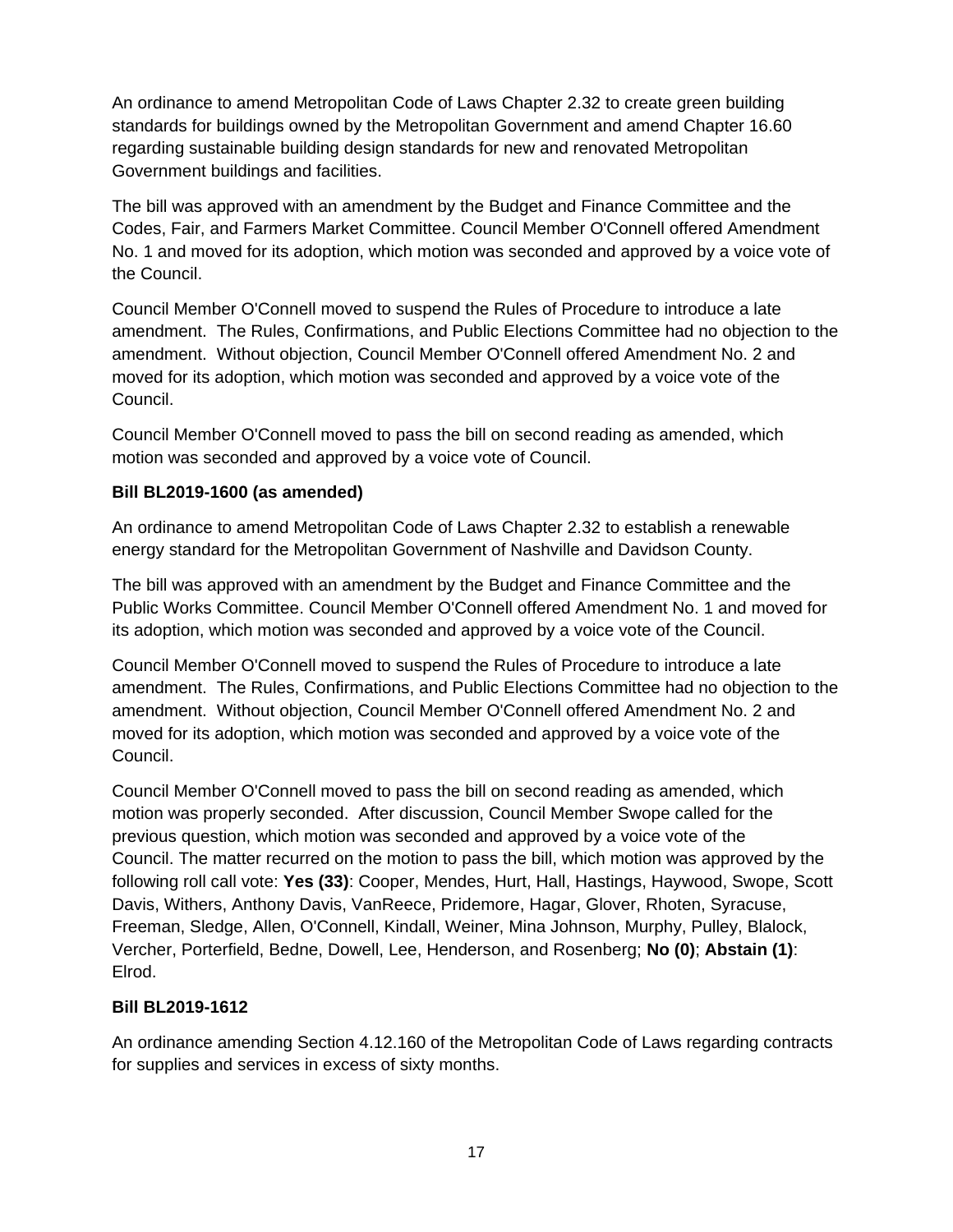The bill was approved by the Budget and Finance Committee. Council Member Bedne moved to pass the bill on second reading, which motion was seconded and approved by a voice vote of the Council.

### **Bill BL2019-1613**

An ordinance amending Section 5.06.040 of the Metropolitan Code of Laws pertaining to annual reports from tax increment agencies.

The bill was approved by the Budget and Finance Committee. Council Member Mendes moved to pass the bill on second reading, which motion was seconded and approved by a voice vote of the Council.

### **Bill BL2019-1617**

An ordinance authorizing the Metropolitan Government of Nashville & Davidson County to accept new sanitary sewer main, sanitary sewer manholes and to relocate one fire hydrant assembly, for properties located at 838 B and 843 B Goff Street (MWS Project No. 17-WL-143 and 17-SL-136 and Proposal No. 2019M-028ES-001).

The bill was approved by the Planning Commission and approved by the Planning, Zoning, and Historical Committee and the Public Works Committee. Council Member O'Connell moved to pass the bill on second reading, which motion was seconded and approved by a voice vote of the Council.

### **Bill BL2019-1618**

An ordinance authorizing Millenium Music Row, LLC to install, construct and maintain aerial and underground encroachments in the right-of-way located at 70 Music Square West (Proposal No. 2019M-024EN-001).

The bill was approved by the Planning Commission and approved by the Planning, Zoning, and Historical Committee and the Public Works Committee. Council Member O'Connell moved to pass the bill on second reading, which motion was seconded and approved by a voice vote of the Council.

#### **Bill BL2019-1619 (as amended)**

An ordinance authorizing Nashville PropCo, LLC to install, construct and maintain aerial and underground encroachments in the right-of-way located at 306 Gay Street (Proposal No. 2019M-025EN-001).

The bill was approved by the Planning Commission and approved with an amendment by the Planning, Zoning, and Historical Committee and the Public Works Committee. Council Member O'Connell offered Amendment No. 1 and moved for its adoption, which motion was seconded and approved by a voice vote of the Council.

Council Member O'Connell moved to pass the bill on second reading as amended, which motion was seconded and approved by a voice vote of Council.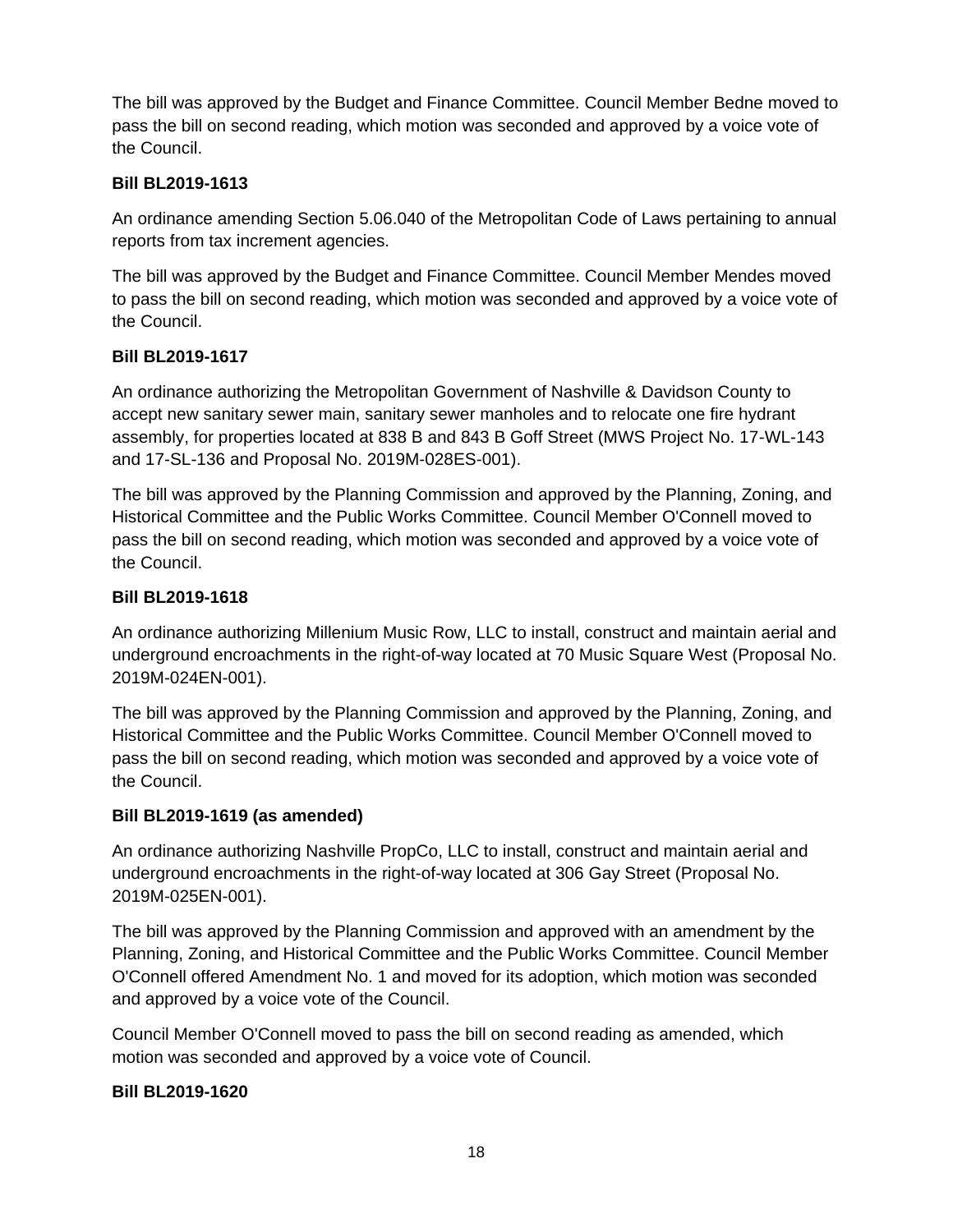An ordinance authorizing the Metropolitan Government of Nashville and Davidson County to abandon existing easement rights for property located at Dr. Walter S. Davis Boulevard, formerly known as Clifton Avenue (Proposal No. 2019M-029ES-001).

The bill was approved by the Planning Commission and approved by the Planning, Zoning, and Historical Committee and the Public Works Committee. Council Member O'Connell moved to pass the bill on second reading, which motion was seconded and approved by a voice vote of the Council.

# **Bill BL2019-1621 (as amended)**

An ordinance to amend the Geographic Information Systems Street and Alley Centerline Layer for the Metropolitan Government of Nashville & Davidson County by abandoning Alley Number 126 right-of-way (Proposal No. 2019M-011AB-001).

The bill was approved by the Planning Commission and approved by the Traffic and Parking Commission and approved with an amendment by the Planning, Zoning, and Historical Committee, the Public Works Committee, and the Traffic, Parking, and Transportation Committee. Council Member O'Connell offered Amendment No. 1 and moved for its adoption, which motion was seconded and approved by a voice vote of the Council.

Council Member O'Connell moved to pass the bill on second reading as amended, which motion was seconded and approved by a voice vote of Council.

# **Bill BL2019-1622 (as amended)**

An ordinance to amend the Geographic Information Systems Street and Alley Centerline Layer for the Metropolitan Government of Nashville & Davidson County by abandoning a portion of Maynor Avenue right-of-way (Proposal No. 2019M-012AB-001).

The bill was approved by the Planning Commission and approved by the Traffic and Parking Commission and approved with an amendment by the Planning, Zoning, and Historical Committee, the Public Works Committee, and the Traffic, Parking, and Transportation Committee. Council Member O'Connell offered Amendment No. 1 and moved for its adoption, which motion was seconded and approved by a voice vote of the Council.

Council Member O'Connell moved to pass the bill on second reading as amended, which motion was seconded and approved by a voice vote of Council.

# **Bills on Third Reading**

# **Bill BL2019-1472 (as amended)**

An ordinance to amend Section 2.210.020 of the Metropolitan Code of Laws to require an appropriation to the Barnes Fund for Affordable Housing equal to future economic and community development incentive grant payments.

The bill was disapproved by the Budget and Finance Committee, approved with an amendment by the Ad Hoc Affordable Housing Committee, and given no recommendation by the Personnel, Public Information, Human Relations, and Housing Committee. Council Member Bedne offered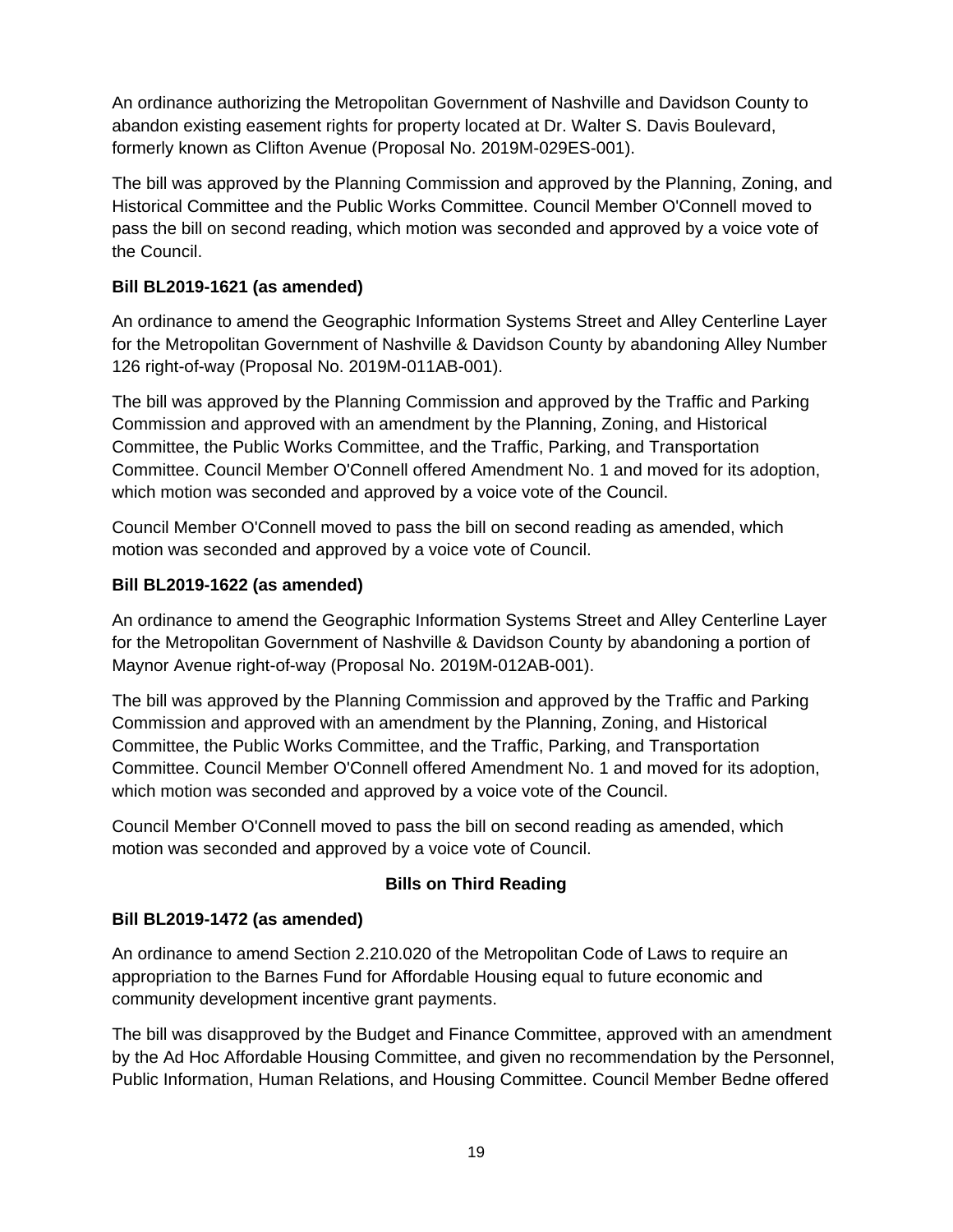Amendment No. 2 and moved for its adoption, which motion was seconded and approved by a voice vote of the Council.

Council Member Bedne moved to pass the bill on third reading as amended, which motion was seconded and approved by the following roll call vote: **Yes (25)**: Cooper, Gilmore, Mendes, Hurt, Hastings, Haywood, Scott Davis, Withers, Anthony Davis, VanReece, Hagar, Rhoten, Syracuse, Sledge, Allen, O'Connell, Kindall, Weiner, Mina Johnson, Murphy, Pulley, Elrod, Porterfield, Bedne, and Lee; **No (2)**: Swope, and Glover; **Abstain (4)**: Hall, Vercher, Henderson, and Rosenberg.

### **Bill BL2019-1537**

An ordinance to amend Title 17 of the Metropolitan Code of Laws, the Zoning Ordinance of The Metropolitan Government of Nashville and Davidson County by changing from RS5 to R6 zoning for property located at 327 Gatewood Avenue, approximately 436 feet west of Lischey Avenue (0.18 acres), all of which is described herein (Proposal No. 2019Z-001PR-001).

The bill was disapproved by the Planning Commission and deferred by the Planning, Zoning, and Historical Committee. Council Member Scott Davis moved to defer the bill, which motion was seconded and approved by a voice vote of the Council.

### **Bill BL2019-1541**

An ordinance to amend Title 17 of the Metropolitan Code of Laws, the Zoning Ordinance of The Metropolitan Government of Nashville and Davidson County, by changing from CS and IR to SP zoning for properties located at 500, 502, 504, 506 and 508 28th Avenue North and 510 27th Avenue North, approximately 145 feet southwest of 27th Avenue North (1.55 acres), to permit an office building, all of which is described herein (Proposal No. 2018SP-078-001).

The bill was approved with conditions, disapproved without all conditions by the Planning Commission and approved by the Planning, Zoning, and Historical Committee. Council Member Kindall moved to pass the bill on third reading, which motion was seconded and adopted by the following vote: **Yes (31)**: Cooper, Gilmore, Mendes, Hurt, Hall, Hastings, Haywood, Swope, Scott Davis, Withers, Anthony Davis, VanReece, Hagar, Glover, Rhoten, Syracuse, Sledge, Allen, O'Connell, Kindall, Weiner, Mina Johnson, Murphy, Pulley, Elrod, Vercher, Porterfield, Bedne, Lee, Henderson and Rosenberg; **No (0)**; **Abstain (0)**.

# **Bill BL2019-1559**

An ordinance to amend Title 17 of the Metropolitan Code of Laws, the Zoning Ordinance of The Metropolitan Government of Nashville and Davidson County, by changing from RS5 to R6 zoning for property located at 616 Vester Avenue, approximately 230 feet southeast of Weakley Avenue (0.2 acres), all of which is described herein (Proposal No. 2018Z-103PR-001).

The bill was approved by the Planning Commission and approved by the Planning, Zoning, and Historical Committee. Council Member Hastings moved to pass the bill on third reading, which motion was seconded and adopted by the following vote: **Yes (31)**: Cooper, Gilmore, Mendes, Hurt, Hall, Hastings, Haywood, Swope, Scott Davis, Withers, Anthony Davis, VanReece, Hagar, Glover, Rhoten, Syracuse, Sledge, Allen, O'Connell, Kindall, Weiner, Mina Johnson, Murphy, Pulley, Elrod, Vercher, Porterfield, Bedne, Lee, Henderson and Rosenberg; **No (0)**; **Abstain (0)**.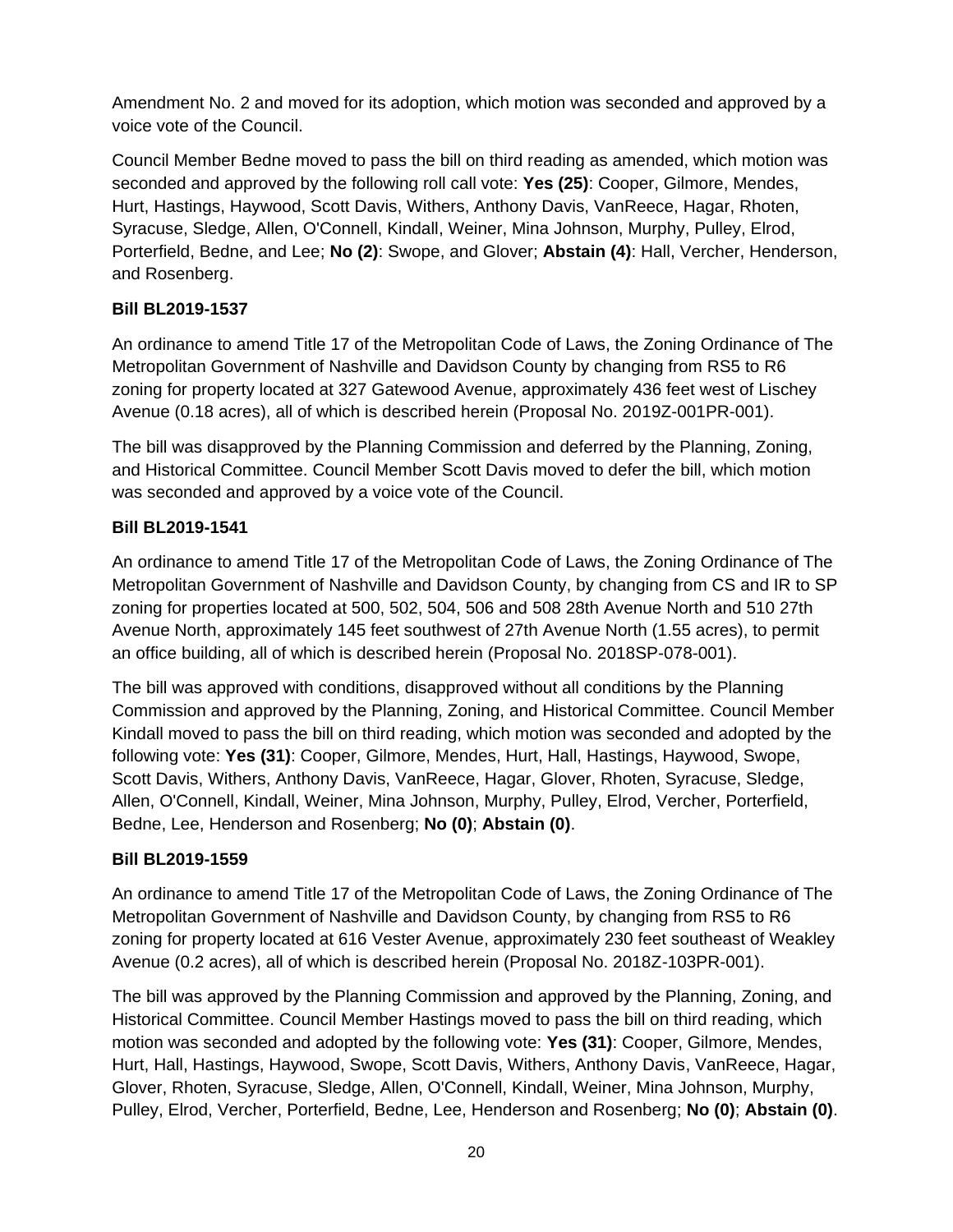### **Bill BL2019-1569**

An ordinance to amend Title 17 of the Metropolitan Code of Laws, the Zoning Ordinance of The Metropolitan Government of Nashville and Davidson County, by changing from RS5 to RM20 zoning for property located at 1804 and 1806 Lischey Avenue, at the northwest corner of Edith Avenue and Lischey Avenue (2.3 acres), all of which is described herein (Proposal No. 2017Z-037PR-001).

The bill was approved with a substitute, referred to the Planning Commission, and re-referred to the Planning, Zoning, and Historical Committee by said Committee. Council Member Scott Davis offered a substitute ordinance and moved that it be accepted for filing, which motion was seconded and approved by a voice vote of the Council.

#### **Substitute Bill No. BL2019-1569**

An ordinance to amend Title 17 of the Metropolitan Code of Laws, the Zoning Ordinance of The Metropolitan Government of Nashville and Davidson County, by changing from RS5 to SP zoning for property located at 1804 and 1806 Lischey Avenue, at the northwest corner of Edith Avenue and Lischey Avenue (2.3 acres), all of which is described herein (Proposal No. 2017Z-037PR-001).

Council Member Scott Davis moved to defer the bill to the July 2, 2019 meeting and to refer the bill to the Planning Commission and Planning, Zoning, and Historical Committee, which motion was seconded and approved by a voice vote of the Council.

### **Substitute Bill BL2019-1570**

An ordinance to amend Title 17 of the Metropolitan Code of Laws, the Zoning Ordinance of The Metropolitan Government of Nashville and Davidson County, by changing from R8 to RS7.5 zoning for various properties located along Old Hickory Boulevard from 6th Street to Butlers Lane (35.89 acres), all of which is described herein (Proposal No. 2019Z-057PR-001).

The bill was approved by the Planning Commission and approved by the Planning, Zoning, and Historical Committee. Council Member Hagar moved to pass the bill on third reading, which motion was seconded and adopted by the following vote: **Yes (32)**: Cooper, Gilmore, Mendes, Hurt, Hall, Hastings, Haywood, Swope, Scott Davis, Withers, Anthony Davis, VanReece, Hagar, Glover, Rhoten, Syracuse, Sledge, Allen, O'Connell, Kindall, Weiner, Mina Johnson, Murphy, Pulley, Elrod, Blalock, Vercher, Porterfield, Bedne, Lee, Henderson and Rosenberg; **No (0)**; **Abstain (0)**.

#### **Bill BL2019-1571**

An ordinance to amend Title 17 of the Metropolitan Code of Laws, the Zoning Ordinance of The Metropolitan Government of Nashville and Davidson County, by applying a Contextual Overlay District to various properties located along Old Hickory Boulevard from 6th Street to Butlers Lane (39.74 acres), all of which is described herein (Proposal No. 2019Z-058PR-001).

The bill was approved by the Planning Commission and approved by the Planning, Zoning, and Historical Committee. Council Member Hagar moved to pass the bill on third reading, which motion was seconded and adopted by the following vote: **Yes (32)**: Cooper, Gilmore, Mendes,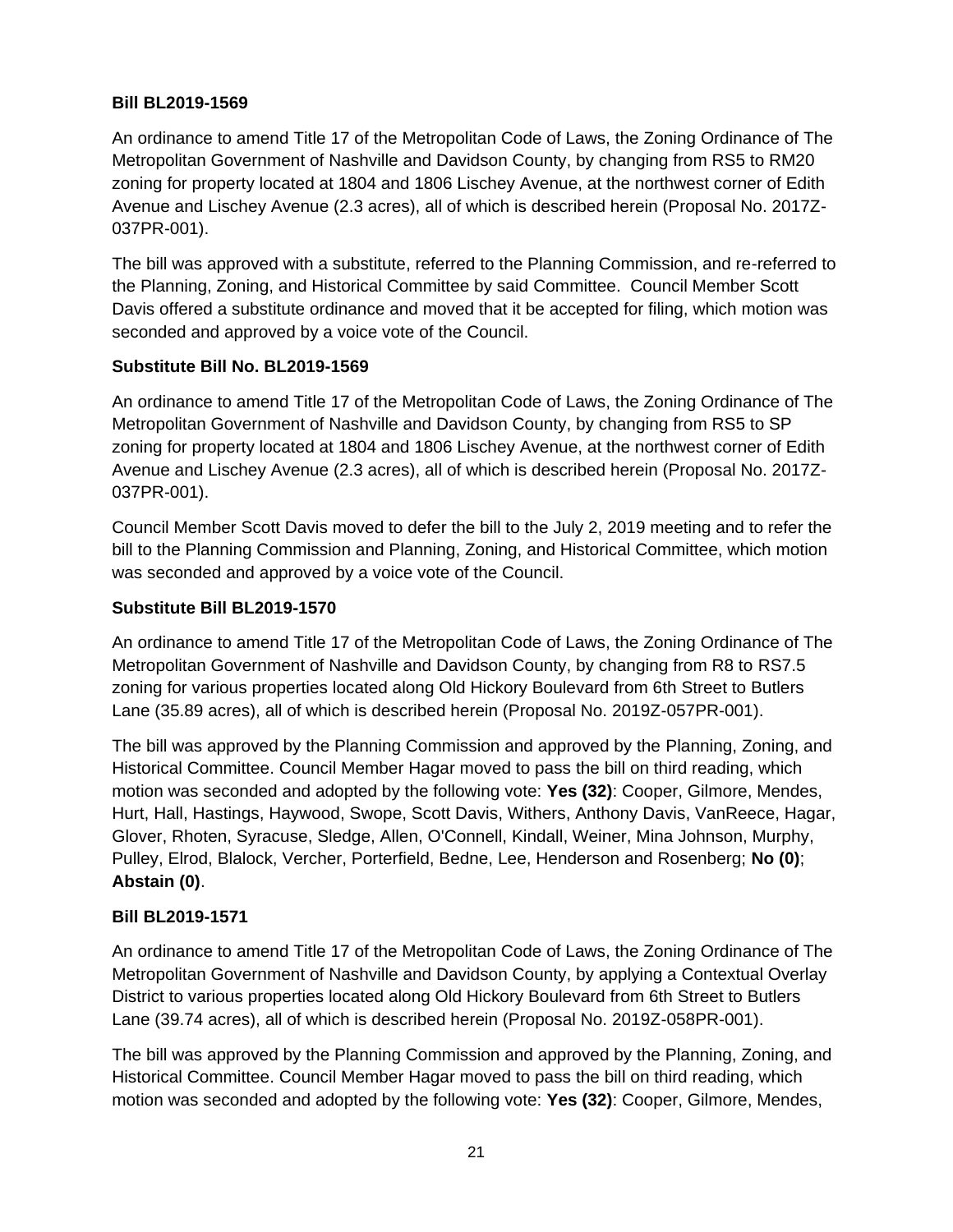Hurt, Hall, Hastings, Haywood, Swope, Scott Davis, Withers, Anthony Davis, VanReece, Hagar, Glover, Rhoten, Syracuse, Sledge, Allen, O'Connell, Kindall, Weiner, Mina Johnson, Murphy, Pulley, Elrod, Blalock, Vercher, Porterfield, Bedne, Lee, Henderson and Rosenberg; **No (0)**; **Abstain (0)**.

### **Substitute Bill BL2019-1572**

An ordinance to amend Title 17 of the Metropolitan Code of Laws, the Zoning Ordinance of The Metropolitan Government of Nashville and Davidson County, by amending a Planned Unit Development on properties located at 301 S .Perimeter Park Drive and 347 Luna Drive, approximately 380 feet north of Johnakin Drive (4.78 acres), zoned CS and R10, to add parcel 007, all of which is described herein (Proposal No. 8-68P-001).

The bill was approved by the Planning Commission, contingent upon adoption of a companion bill and approved by the Planning, Zoning, and Historical Committee. Council Member Vercher moved to pass the bill on third reading, which motion was seconded and adopted by the following vote: **Yes (32)**: Cooper, Gilmore, Mendes, Hurt, Hall, Hastings, Haywood, Swope, Scott Davis, Withers, Anthony Davis, VanReece, Hagar, Glover, Rhoten, Syracuse, Sledge, Allen, O'Connell, Kindall, Weiner, Mina Johnson, Murphy, Pulley, Elrod, Blalock, Vercher, Porterfield, Bedne, Lee, Henderson and Rosenberg; **No (0)**; **Abstain (0)**.

### **Bill BL2019-1573**

An ordinance to amend Title 17 of the Metropolitan Code of Laws, the Zoning Ordinance of The Metropolitan Government of Nashville and Davidson County, by changing from CS and R10 to OG zoning on properties located at 347 Luna Drive and 301 S. Perimeter Park Drive, at the southern terminus of S. Perimeter Park Drive, and partially within a Planned Unit Development Overlay District (4.78 acres), all of which is described herein (Proposal No. 2019Z-038PR-001).

The bill was approved by the Planning Commission, contingent upon adoption of a companion bill and approved by the Planning, Zoning, and Historical Committee. Council Member Vercher moved to pass the bill on third reading, which motion was seconded and adopted by the following vote: **Yes (32)**: Cooper, Gilmore, Mendes, Hurt, Hall, Hastings, Haywood, Swope, Scott Davis, Withers, Anthony Davis, VanReece, Hagar, Glover, Rhoten, Syracuse, Sledge, Allen, O'Connell, Kindall, Weiner, Mina Johnson, Murphy, Pulley, Elrod, Blalock, Vercher, Porterfield, Bedne, Lee, Henderson and Rosenberg; **No (0)**; **Abstain (0)**.

#### **Bill BL2019-1574**

An ordinance to amend Title 17 of the Metropolitan Code of Laws, the Zoning Ordinance of The Metropolitan Government of Nashville and Davidson County, by canceling a Planned Unit Development on property located at 4237 Little Marrowbone Road, approximately 3635 feet west of Eatons Creek Road (4.04 acres), zoned AR2a, all of which is described herein (Proposal No. 161-82P-001).

The bill was approved by the Planning Commission and approved by the Planning, Zoning, and Historical Committee. Council Member Hall moved to pass the bill on third reading, which motion was seconded and adopted by the following vote: **Yes (33)**: Cooper, Gilmore, Mendes, Hurt, Hall, Hastings, Haywood, Swope, Scott Davis, Withers, Anthony Davis, VanReece, Hagar,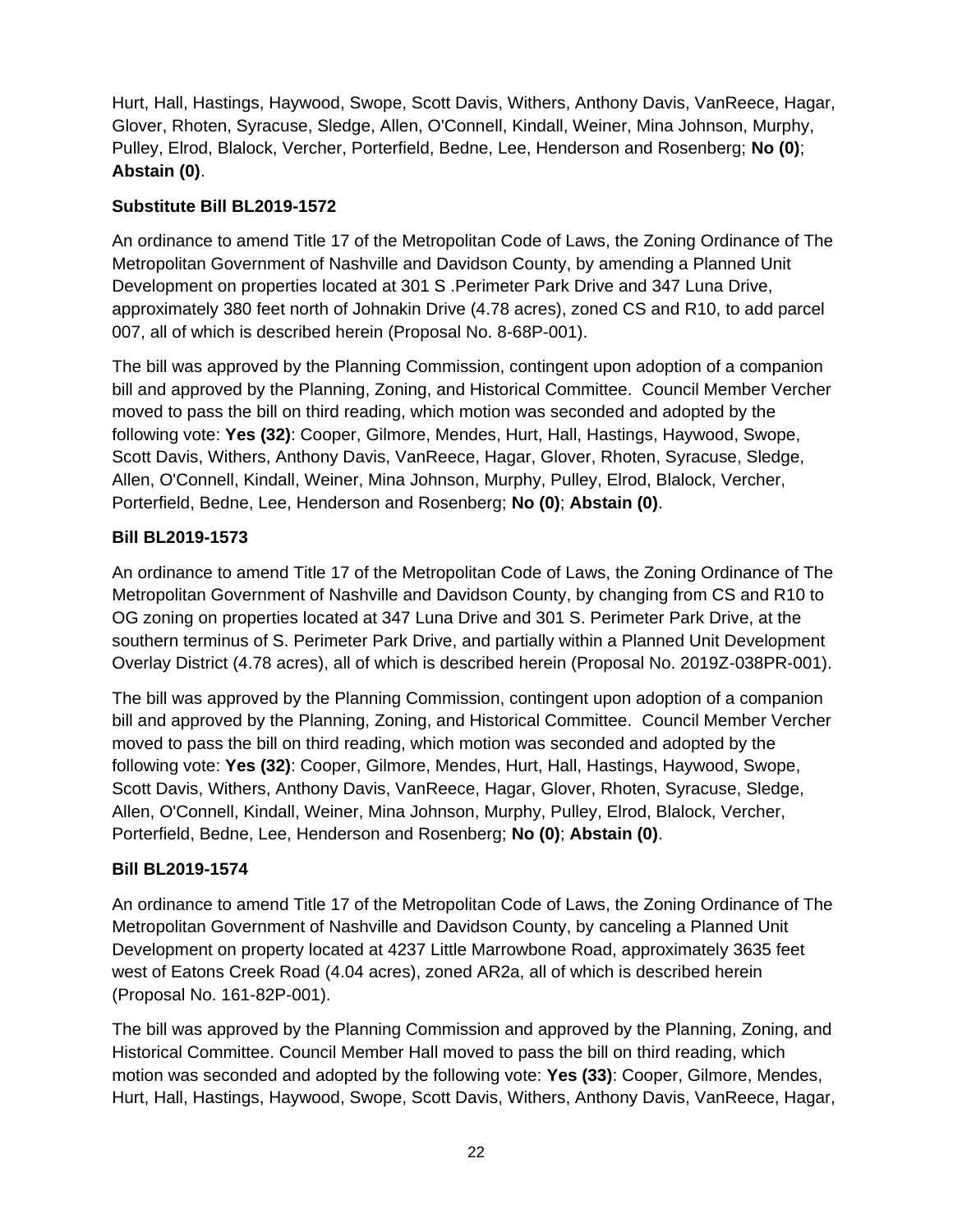Glover, Rhoten, Syracuse, Sledge, Allen, O'Connell, Kindall, Weiner, Mina Johnson, Murphy, Pulley, Elrod, Blalock, Vercher, Porterfield, Bedne, Dowell, Lee, Henderson and Rosenberg; **No (0)**; **Abstain (0)**.

# **Bill BL2019-1575 (as amended)**

An ordinance to amend Title 17 of the Metropolitan Code of Laws, the Zoning Ordinance of The Metropolitan Government of Nashville and Davidson County, by changing from IWD to SP for property located at 900, 904, 910A, 914, and 916 8th Avenue S. and 901, 909, 911, 913, 915, 917, 919, 921, 923, and 925 Bass Street, approximately 360 feet north of Archer Street (3.14 acres), to permit a mixed use development, all of which is described herein (Proposal No. 2019SP-016-001).

The bill was approved with conditions, disapproved without all conditions by the Planning Commission and approved by the Planning, Zoning, and Historical Committee. Council Member Sledge moved to pass the bill on third reading, which motion was seconded and adopted by the following vote: **Yes (33)**: Cooper, Gilmore, Mendes, Hurt, Hall, Hastings, Haywood, Swope, Scott Davis, Withers, Anthony Davis, VanReece, Hagar, Glover, Rhoten, Syracuse, Sledge, Allen, O'Connell, Kindall, Weiner, Mina Johnson, Murphy, Pulley, Elrod, Blalock, Vercher, Porterfield, Bedne, Dowell, Lee, Henderson and Rosenberg; **No (0)**; **Abstain (0)**.

### **Bill BL2019-1576**

An ordinance to amend Title 17 of the Metropolitan Code of Laws, the Zoning Ordinance of The Metropolitan Government of Nashville and Davidson County, by amending the existing SP zoning for property located at 730 Old Hickory Boulevard, approximately 437 feet south of Old Charlotte Pike (4.07 acres), to permit up to 48 multi-family residential units and add an access and public utility easement, all of which is described herein (Proposal No. 2017SP-012-003).

The bill was approved with conditions, disapproved without all conditions by the Planning Commission and approved by the Planning, Zoning, and Historical Committee. Council Member Weiner withdrew the bill.

# **Bill BL2019-1578 (as amended)**

An ordinance to amend Title 17 of the Metropolitan Code of Laws, the Zoning Ordinance of The Metropolitan Government of Nashville and Davidson County, by changing from IR to SP zoning on property located at 520 Hagan Street and 640 Merritt Avenue, approximately 700 feet east of Fort Negley Boulevard (2.89 acres), to permit a mixed use development, all of which is described herein (Proposal No. 2019SP-018-001).

The bill was approved with conditions, disapproved without all conditions by the Planning Commission and approved by the Planning, Zoning, and Historical Committee. Council Member Sledge moved to pass the bill on third reading, which motion was seconded and adopted by the following vote: **Yes (31)**: Cooper, Gilmore, Mendes, Hurt, Hall, Hastings, Haywood, Swope, Scott Davis, Anthony Davis, VanReece, Glover, Rhoten, Syracuse, Sledge, Allen, O'Connell, Kindall, Weiner, Mina Johnson, Murphy, Pulley, Elrod, Blalock, Vercher, Porterfield, Bedne, Dowell, Lee, Henderson and Rosenberg; **No (0)**; **Abstain (0)**.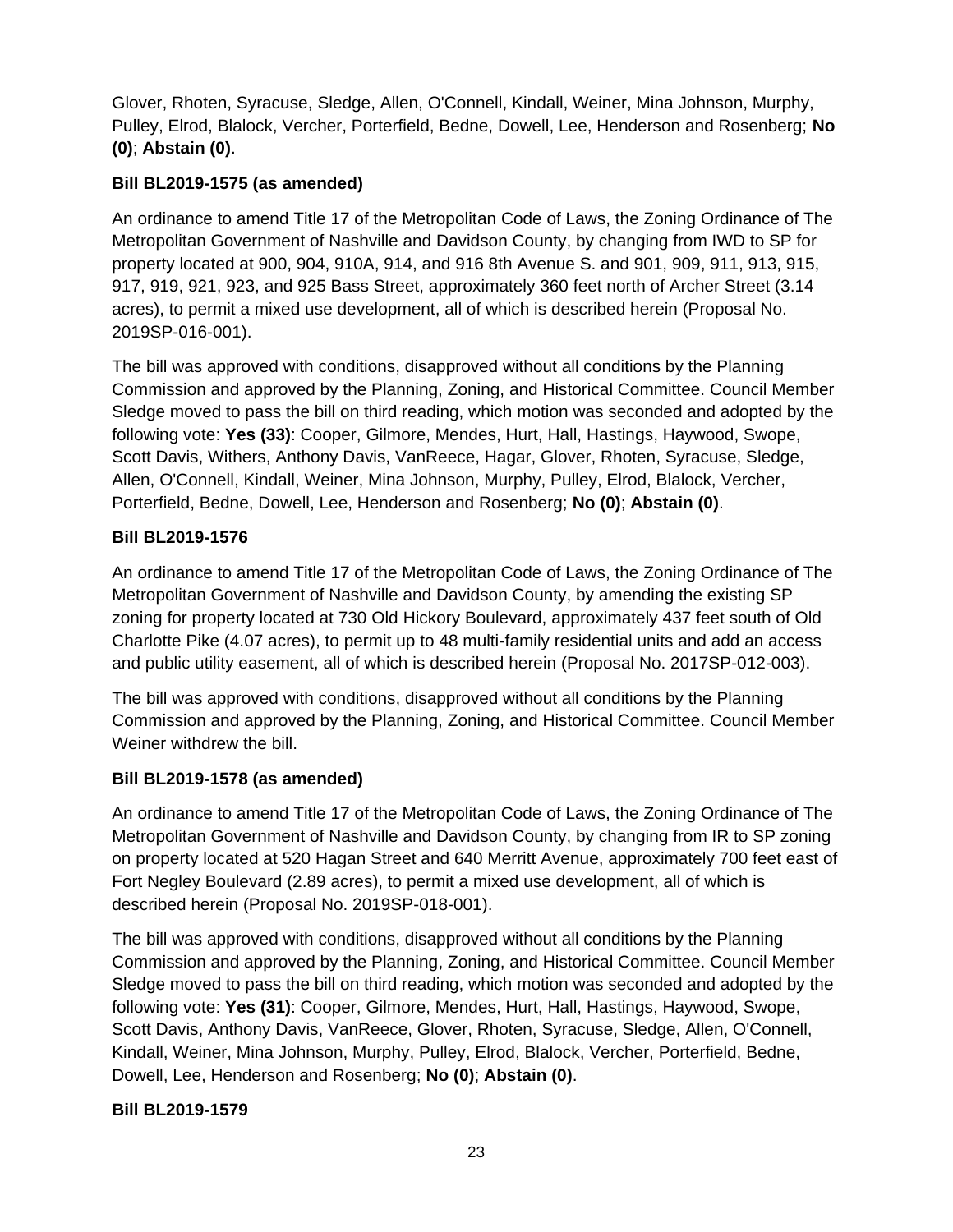An ordinance to amend Title 17 of the Metropolitan Code of Laws, the Zoning Ordinance of The Metropolitan Government of Nashville and Davidson County, by changing from MUL-A to MUG-A zoning for a portion of property located at 1404 Dickerson Pike, at the southwest corner of Dickerson Pike and Fern Avenue (1.59 acres), all of which is described herein (Proposal No. 2019Z-027PR-001).

The bill was approved by the Planning Commission and approved by the Planning, Zoning, and Historical Committee. Council Member Scott Davis moved to pass the bill on third reading, which motion was seconded and adopted by the following vote: **Yes (31)**: Cooper, Gilmore, Mendes, Hurt, Hall, Hastings, Haywood, Swope, Scott Davis, Anthony Davis, VanReece, Glover, Rhoten, Syracuse, Sledge, Allen, O'Connell, Kindall, Weiner, Mina Johnson, Murphy, Pulley, Elrod, Blalock, Vercher, Porterfield, Bedne, Dowell, Lee, Henderson and Rosenberg; **No (0)**; **Abstain (0)**.

# **Bill BL2019-1580**

An ordinance to amend Title 17 of the Metropolitan Code of Laws, the Zoning Ordinance of The Metropolitan Government of Nashville and Davidson County, by changing from CS to MUL-A zoning for property located at 900 Buchanan Street, at the northeast corner of Buchanan Street and Delta Avenue (0.31 acres), all of which is described herein (Proposal No. 2019Z-030PR-001).

The bill was approved by the Planning Commission and approved by the Planning, Zoning, and Historical Committee. Council Member Kindall moved to pass the bill on third reading, which motion was seconded and adopted by the following vote: **Yes (31)**: Cooper, Gilmore, Mendes, Hurt, Hall, Hastings, Haywood, Swope, Scott Davis, Anthony Davis, VanReece, Glover, Rhoten, Syracuse, Sledge, Allen, O'Connell, Kindall, Weiner, Mina Johnson, Murphy, Pulley, Elrod, Blalock, Vercher, Porterfield, Bedne, Dowell, Lee, Henderson and Rosenberg; **No (0)**; **Abstain (0)**.

# **Bill BL2019-1581**

An ordinance to amend Title 17 of the Metropolitan Code of Laws, the Zoning Ordinance of The Metropolitan Government of Nashville and Davidson County, by applying a Corridor Design Overlay District to various properties located along Nolensville Pike, southward from Zoo Road to the south side of Burkitt Road, zoned AR2a, CL, CS, OR20, R10, R15, R6, RM15, RM20, RM9, RS10, SCC, SCN, SCR, and SP (812.34 acres), all of which is described herein (Proposal No. 2019Z-054PR-001).

The bill was approved by the Planning Commission and approved by the Planning, Zoning, and Historical Committee. Council Member Swope moved to pass the bill on third reading, which motion was seconded and adopted by the following vote: **Yes (33)**: Cooper, Gilmore, Mendes, Hurt, Hall, Hastings, Haywood, Swope, Scott Davis, Withers, Anthony Davis, VanReece, Hagar, Glover, Rhoten, Syracuse, Sledge, Allen, O'Connell, Kindall, Weiner, Mina Johnson, Murphy, Pulley, Elrod, Blalock, Vercher, Porterfield, Bedne, Dowell, Lee, Henderson and Rosenberg; **No (0)**; **Abstain (0)**.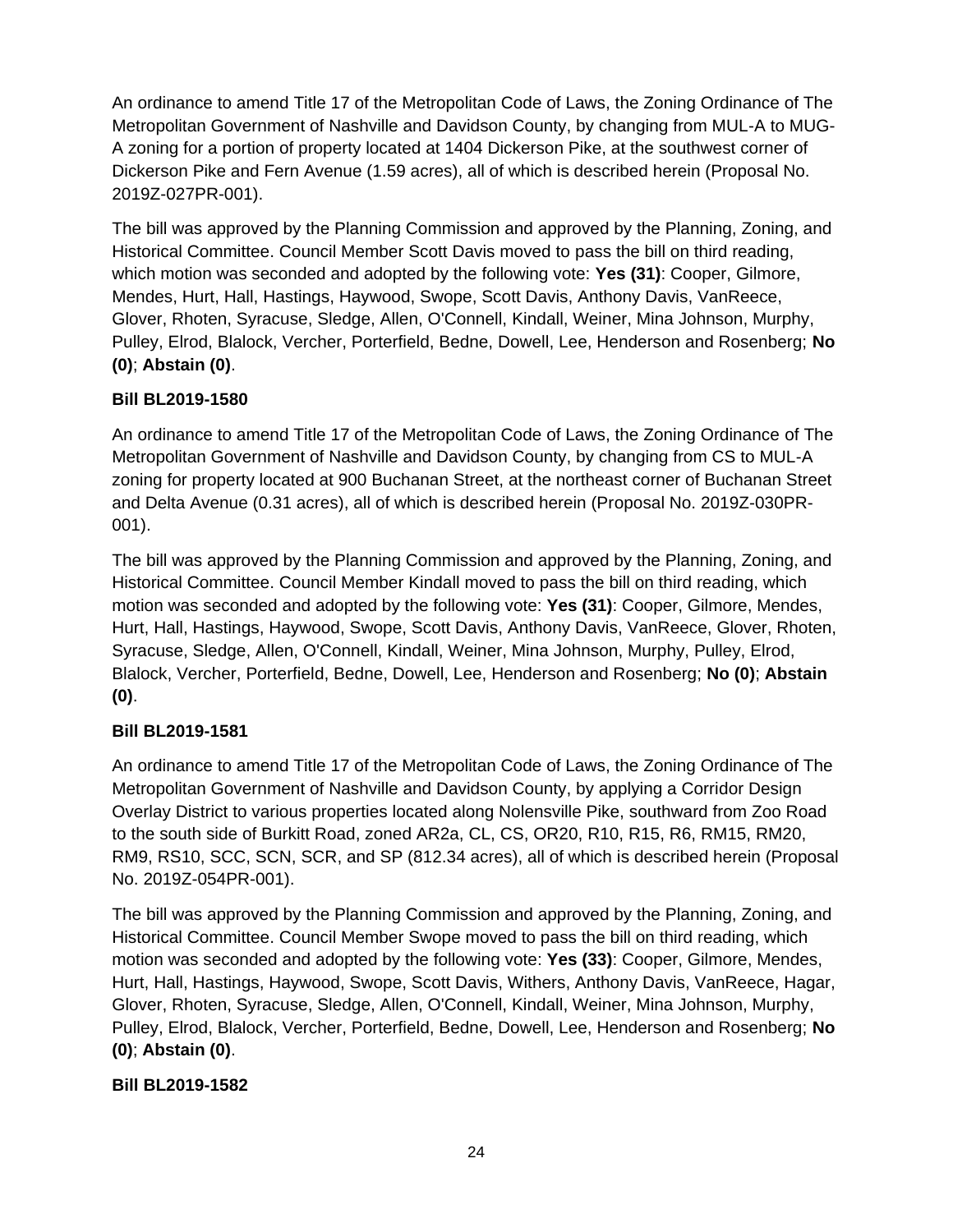An ordinance to amend Title 17 of the Metropolitan Code of Laws, the Zoning Ordinance of The Metropolitan Government of Nashville and Davidson County, by changing from RS7.5 to SP zoning for properties located at West Trinity Lane (unnumbered), approximately 440 feet west of Brownlo Street (8.72 acres), to permit 375 multi-family residential units, all of which is described herein (Proposal No. 2018SP-084-001).

The bill was approved with conditions, disapproved without all conditions by the Planning Commission and approved by the Planning, Zoning, and Historical Committee. Council Member Hastings moved to pass the bill on third reading, which motion was seconded and adopted by the following vote: **Yes (33)**: Cooper, Gilmore, Mendes, Hurt, Hall, Hastings, Haywood, Swope, Scott Davis, Withers, Anthony Davis, VanReece, Hagar, Glover, Rhoten, Syracuse, Sledge, Allen, O'Connell, Kindall, Weiner, Mina Johnson, Murphy, Pulley, Elrod, Blalock, Vercher, Porterfield, Bedne, Dowell, Lee, Henderson and Rosenberg; **No (0)**; **Abstain (0)**.

### **Bill BL2019-1583**

An ordinance to amend Title 17 of the Metropolitan Code of Laws, the Zoning Ordinance of The Metropolitan Government of Nashville and Davidson County, by changing from RS15 to SP zoning for property located at 3049 Earhart Road, approximately 620 feet north of Rising Fawn Trail (2.78 acres), to permit a single family residential structure and billboard, all of which is described herein (Proposal No. 2018SP-074-001).

The bill was approved with conditions, disapproved without all conditions by the Planning Commission and approved by the Planning, Zoning, and Historical Committee. Council Member Glover moved to pass the bill on third reading, which motion was seconded and adopted by the following vote: **Yes (33)**: Cooper, Gilmore, Mendes, Hurt, Hall, Hastings, Haywood, Swope, Scott Davis, Withers, Anthony Davis, VanReece, Hagar, Glover, Rhoten, Syracuse, Sledge, Allen, O'Connell, Kindall, Weiner, Mina Johnson, Murphy, Pulley, Elrod, Blalock, Vercher, Porterfield, Bedne, Dowell, Lee, Henderson and Rosenberg; **No (0)**; **Abstain (0)**.

# **Bill BL2019-1585**

An ordinance to amend Title 17 of the Metropolitan Code of Laws, the Zoning Ordinance of The Metropolitan Government of Nashville and Davidson County, by changing from R6 to OR20-A zoning for properties located at 747 and 749 Alloway Street, approximately 50 feet west of Ridley Boulevard (0.30 acres), all of which is described herein (Proposal No. 2019Z-033PR-001).

The bill was approved by the Planning Commission and approved by the Planning, Zoning, and Historical Committee. Council Member Sledge moved to pass the bill on third reading, which motion was seconded and adopted by the following vote: **Yes (33)**: Cooper, Gilmore, Mendes, Hurt, Hall, Hastings, Haywood, Swope, Scott Davis, Withers, Anthony Davis, VanReece, Hagar, Glover, Rhoten, Syracuse, Sledge, Allen, O'Connell, Kindall, Weiner, Mina Johnson, Murphy, Pulley, Elrod, Blalock, Vercher, Porterfield, Bedne, Dowell, Lee, Henderson and Rosenberg; **No (0)**; **Abstain (0)**.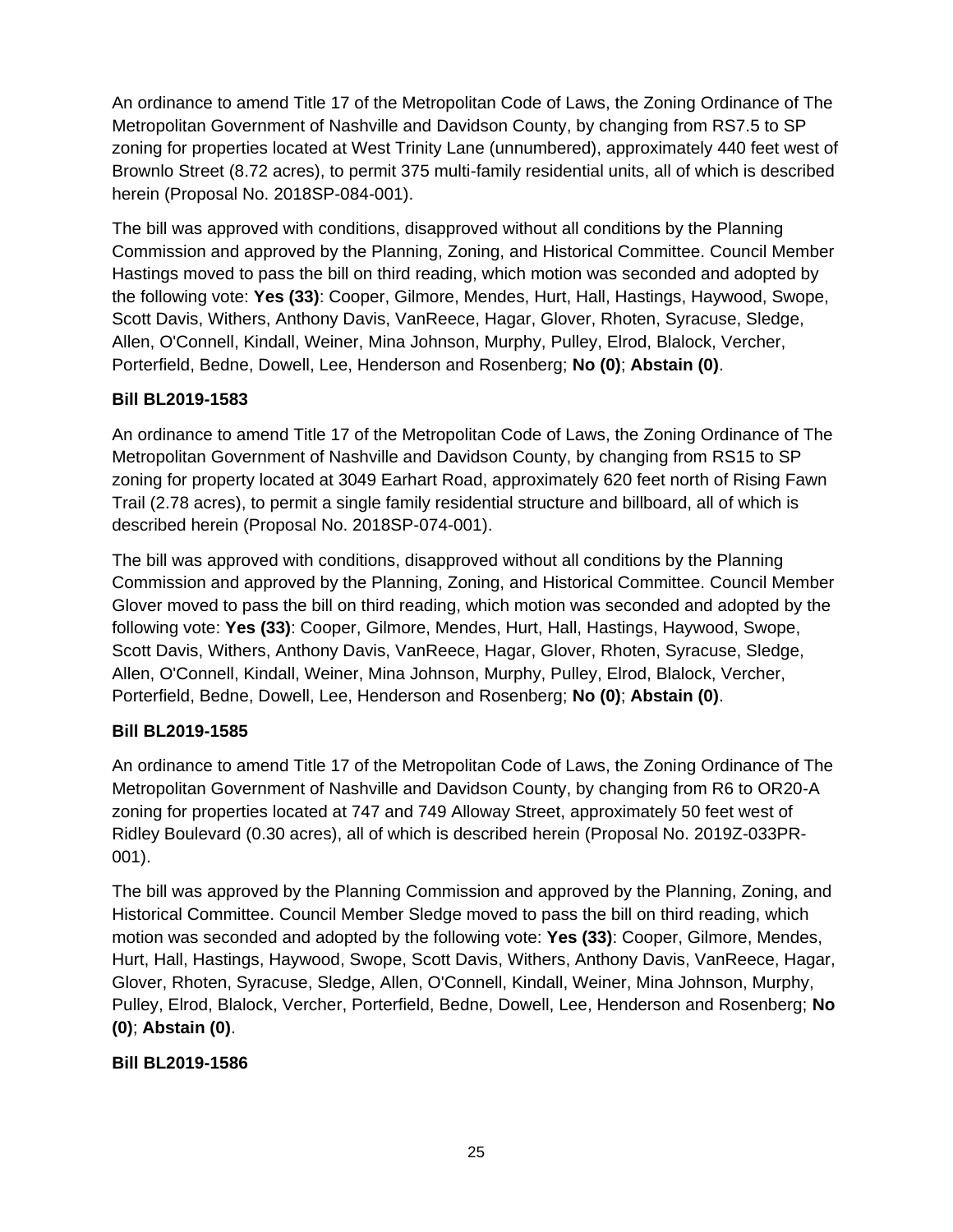An ordinance to amend Title 17 of the Metropolitan Code of Laws, the Zoning Ordinance of The Metropolitan Government of Nashville and Davidson County, by changing from IWD to MUG-A zoning for property located at 1009 8th Avenue South, approximately 125 feet north of Olympic Street (0.74 acres), all of which is described herein (Proposal No. 2019Z-034PR-001).

The bill was approved by the Planning Commission and approved by the Planning, Zoning, and Historical Committee. Council Member Sledge moved to pass the bill on third reading, which motion was seconded and adopted by the following vote: **Yes (32)**: Cooper, Gilmore, Hurt, Hall, Hastings, Haywood, Swope, Scott Davis, Withers, Anthony Davis, VanReece, Hagar, Glover, Rhoten, Syracuse, Sledge, Allen, O'Connell, Kindall, Weiner, Mina Johnson, Murphy, Pulley, Elrod, Blalock, Vercher, Porterfield, Bedne, Dowell, Lee, Henderson and Rosenberg; **No (0)**; **Abstain (0)**.

# **Bill BL2019-1587**

An ordinance to amend Title 17 of the Metropolitan Code of Laws, the Zoning Ordinance of The Metropolitan Government of Nashville and Davidson County, by changing from CS and RS5 to SP zoning for properties located at 1330, 1326 Dickerson Pike, Elmhurst Pike (unnumbered) and 136, 138 Elmhurst Pike, at the northwest corner of Lucile Street and Dickerson Pike and within the Dickerson Pike Sign Urban Design Overlay District (4.54 acres), to permit a maximum of 221 multi-family residential units, all of which is described herein (Proposal No. 2019SP-002- 001).

The bill was approved with conditions, disapproved without all conditions by the Planning Commission and approved by the Planning, Zoning, and Historical Committee. Council Member Scott Davis moved to pass the bill on third reading, which motion was seconded and adopted by the following vote: **Yes (30)**: Cooper, Gilmore, Hurt, Hall, Hastings, Haywood, Scott Davis, Withers, Anthony Davis, VanReece, Hagar, Rhoten, Syracuse, Sledge, Allen, O'Connell, Kindall, Weiner, Mina Johnson, Murphy, Pulley, Elrod, Blalock, Vercher, Porterfield, Bedne, Dowell, Lee, Henderson and Rosenberg; **No (0)**; **Abstain (0)**.

#### **Substitute Bill BL2019-1588**

An ordinance to amend Title 17 of the Metropolitan Code of Laws, the Zoning Ordinance of The Metropolitan Government of Nashville and Davidson County, by changing from OR20 and RS7.5 to SP zoning for properties located at 1609 and 1613 Hampton Street, 2414 and 2416 Brick Church Pike, and Hampton Street (unnumbered), approximately 240 feet north of Avondale Circle (1.16 acres), to permit 37 multi-family residential units, all of which is described herein (Proposal No. 2019SP-011-001).

The bill was approved with conditions, disapproved without all conditions by the Planning Commission and approved by the Planning, Zoning, and Historical Committee. Council Member Hastings moved to pass the bill on third reading, which motion was seconded and adopted by the following vote: **Yes (30)**: Cooper, Gilmore, Mendes, Hurt, Hall, Hastings, Haywood, Scott Davis, Withers, Anthony Davis, VanReece, Hagar, Rhoten, Syracuse, Allen, O'Connell, Kindall, Weiner, Mina Johnson, Murphy, Pulley, Elrod, Blalock, Vercher, Porterfield, Bedne, Dowell, Lee, Henderson and Rosenberg; **No (0)**; **Abstain (0)**.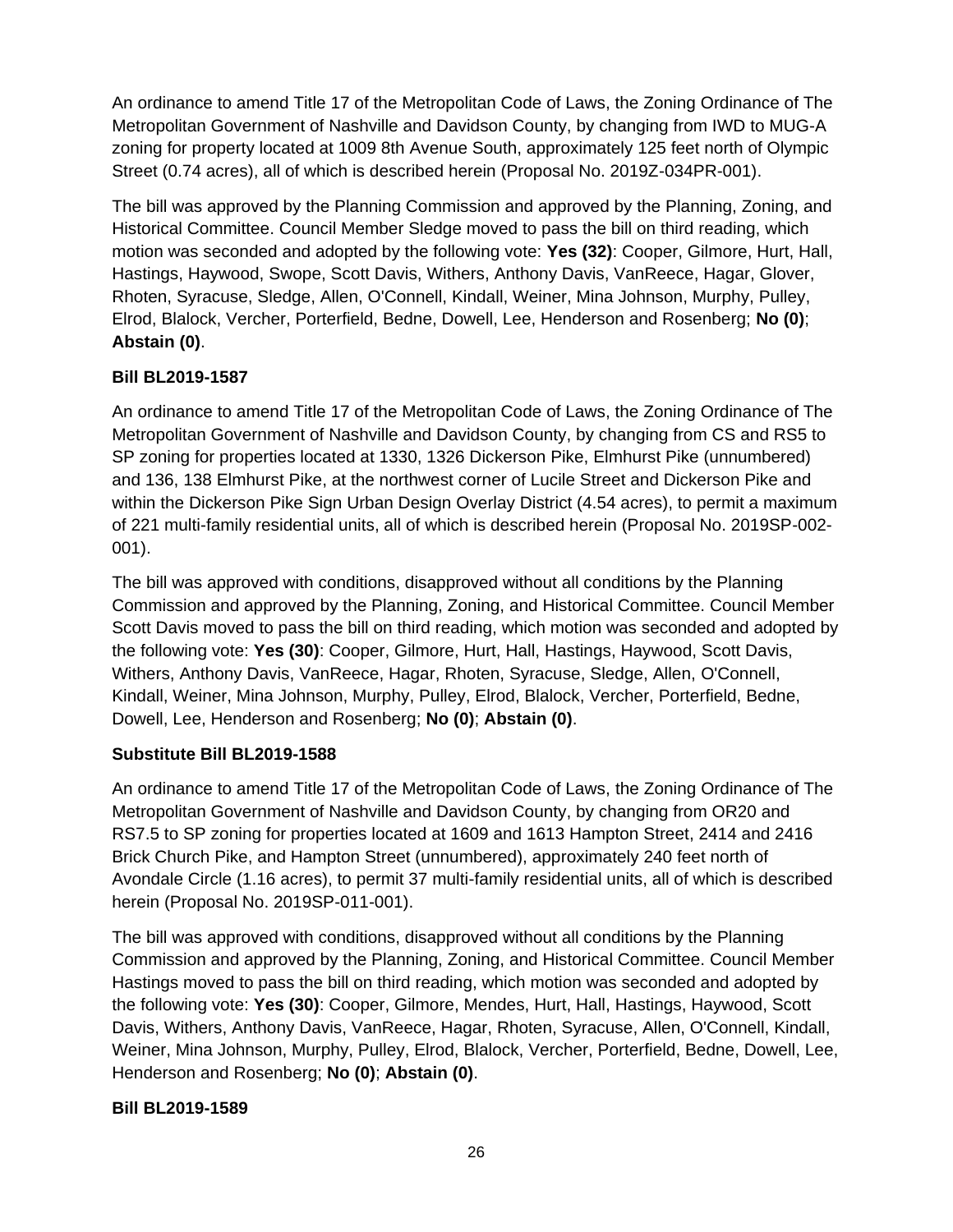An ordinance to amend Title 17 of the Metropolitan Code of Laws, the Zoning Ordinance of The Metropolitan Government of Nashville and Davidson County, by changing from RS7.5 to SP zoning for properties located at 1600, 1602, 1606 and 1616 Hampton Street and 1200 Avondale Circle, at the northwest corner of Avondale Circle and Hampton Street (0.85 acres), to permit 10 multi-family residential units, all of which is described herein (Proposal No. 2019SP-012-001).

The bill was approved with conditions, disapproved without all conditions by the Planning Commission and approved by the Planning, Zoning, and Historical Committee. Council Member Hastings moved to pass the bill on third reading, which motion was seconded and adopted by the following vote: **Yes (29)**: Cooper, Gilmore, Mendes, Hurt, Hall, Hastings, Haywood, Scott Davis, Withers, Anthony Davis, VanReece, Rhoten, Syracuse, Allen, O'Connell, Kindall, Weiner, Mina Johnson, Murphy, Pulley, Elrod, Blalock, Vercher, Porterfield, Bedne, Dowell, Lee, Henderson and Rosenberg; **No (0)**; **Abstain (0)**.

# **Substitute Bill BL2019-1590**

An ordinance to amend Title 17 of the Metropolitan Code of Laws, the Zoning Ordinance of The Metropolitan Government of Nashville and Davidson County, by changing from RS7.5 and CL to SP zoning for properties located at 1241 North Avondale Circle and 2422 Brick Church Pike, approximately 370 feet west of Hampton Street (2.9 acres), to permit 25 multi-family residential units, all of which is described herein (Proposal No. 2019SP-013-001).

The bill was approved with conditions, disapproved without by the Planning Commission and approved by the Planning, Zoning, and Historical Committee. Council Member Hastings moved to pass the bill on third reading, which motion was seconded and adopted by the following vote: **Yes (29)**: Cooper, Gilmore, Mendes, Hurt, Hall, Hastings, Haywood, Scott Davis, Withers, Anthony Davis, VanReece, Rhoten, Syracuse, Allen, O'Connell, Kindall, Weiner, Mina Johnson, Murphy, Pulley, Elrod, Blalock, Vercher, Porterfield, Bedne, Dowell, Lee, Henderson and Rosenberg; **No (0)**; **Abstain (0)**.

# **Bill BL2019-1592**

An ordinance to amend Title 17 of the Metropolitan Code of Laws, the Zoning Ordinance of The Metropolitan Government of Nashville and Davidson County, by changing from RS5 to R6-A zoning on properties located at 343, 345, and 347 Edwin Street, at the northwest corner of Edwin Street and Lischey Avenue (0.84 acres), all of which is described herein (Proposal No. 2019Z-018PR-001).

The bill was approved with conditions by the Planning Commission and approved by the Planning, Zoning, and Historical Committee. Council Member Scott Davis moved to pass the bill on third reading, which motion was seconded and adopted by the following vote: **Yes (28)**: Cooper, Gilmore, Mendes, Hurt, Hall, Hastings, Haywood, Scott Davis, Withers, Anthony Davis, VanReece, Rhoten, Syracuse, Allen, O'Connell, Kindall, Mina Johnson, Murphy, Pulley, Elrod, Blalock, Vercher, Porterfield, Bedne, Dowell, Lee, Henderson and Rosenberg; **No (0)**; **Abstain (0)**.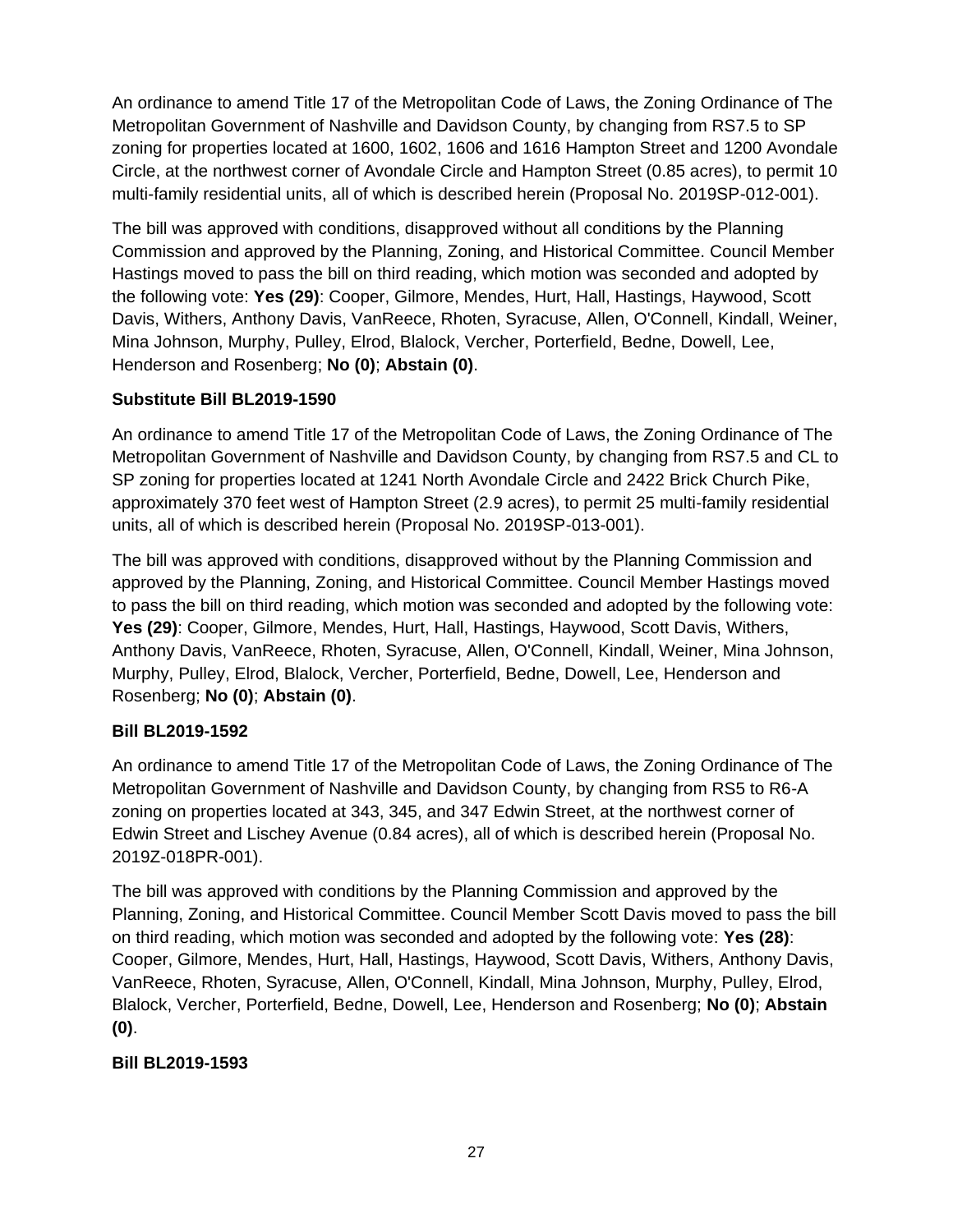An ordinance to amend Title 17 of the Metropolitan Code of Laws, the Zoning Ordinance of The Metropolitan Government of Nashville and Davidson County, by changing from RS5 to R6-A zoning for property located at 2416 Albion Street, approximately 100 feet east of 25th Avenue North (0.30 acres), all of which is described herein (Proposal No. 2019Z-014PR-001).

The bill was approved by the Planning Commission and approved by the Planning, Zoning, and Historical Committee. Council Member Kindall moved to pass the bill on third reading, which motion was seconded and adopted by the following vote: **Yes (28)**: Cooper, Gilmore, Mendes, Hurt, Hall, Hastings, Haywood, Scott Davis, Withers, Anthony Davis, VanReece, Rhoten, Syracuse, Allen, O'Connell, Kindall, Mina Johnson, Murphy, Pulley, Elrod, Blalock, Vercher, Porterfield, Bedne, Dowell, Lee, Henderson and Rosenberg; **No (0)**; **Abstain (0)**.

### **Bill BL2019-1594**

An ordinance to amend Title 17 of the Metropolitan Code of Laws, the Zoning Ordinance of The Metropolitan Government of Nashville and Davidson County, by expanding the Urban Zoning Overlay for various properties located east of Ellington Parkway (212.07 acres), all of which is described herein (Proposal No. 2019Z-046PR-001).

The bill was approved by the Planning Commission and approved by the Planning, Zoning, and Historical Committee. Council Member Scott Davis moved to pass the bill on third reading, which motion was seconded and adopted by the following vote: **Yes (30)**: Cooper, Gilmore, Mendes, Hurt, Hall, Hastings, Haywood, Scott Davis, Withers, Anthony Davis, VanReece, Rhoten, Syracuse, Sledge, Allen, O'Connell, Kindall, Weiner, Mina Johnson, Murphy, Pulley, Elrod, Blalock, Vercher, Porterfield, Bedne, Dowell, Lee, Henderson and Rosenberg; **No (0)**; **Abstain (0)**.

# **Bill BL2019-1595**

An ordinance to amend Title 17 of the Metropolitan Code of Laws, the Zoning Ordinance of The Metropolitan Government of Nashville and Davidson County by changing from RS5 to SP zoning on property located at 1533 Lock Road and 1605 Seminary Street, at the northeast corner of Lock Road and Seminary Street (0.63 acres), to permit 8 multi-family residential units, all of which is described herein (Proposal No. 2018SP-059-001).

The bill was approved with conditions, disapproved without all conditions by the Planning Commission and approved by the Planning, Zoning, and Historical Committee. Council Member Hastings moved to pass the bill on third reading, which motion was seconded and adopted by the following vote: **Yes (29)**: Cooper, Gilmore, Mendes, Hurt, Hall, Hastings, Haywood, Scott Davis, Withers, Anthony Davis, VanReece, Rhoten, Syracuse, Sledge, Allen, O'Connell, Kindall, Weiner, Mina Johnson, Murphy, Pulley, Elrod, Blalock, Vercher, Porterfield, Dowell, Lee, Henderson and Rosenberg; **No (0)**; **Abstain (0)**.

#### **Bill BL2019-1596**

An ordinance to amend Title 17 of the Metropolitan Code of Laws, the Zoning Ordinance of The Metropolitan Government of Nashville and Davidson County, by changing from R6-A to RM15-A zoning for various properties located along the south side of Kingston Street, approximately 500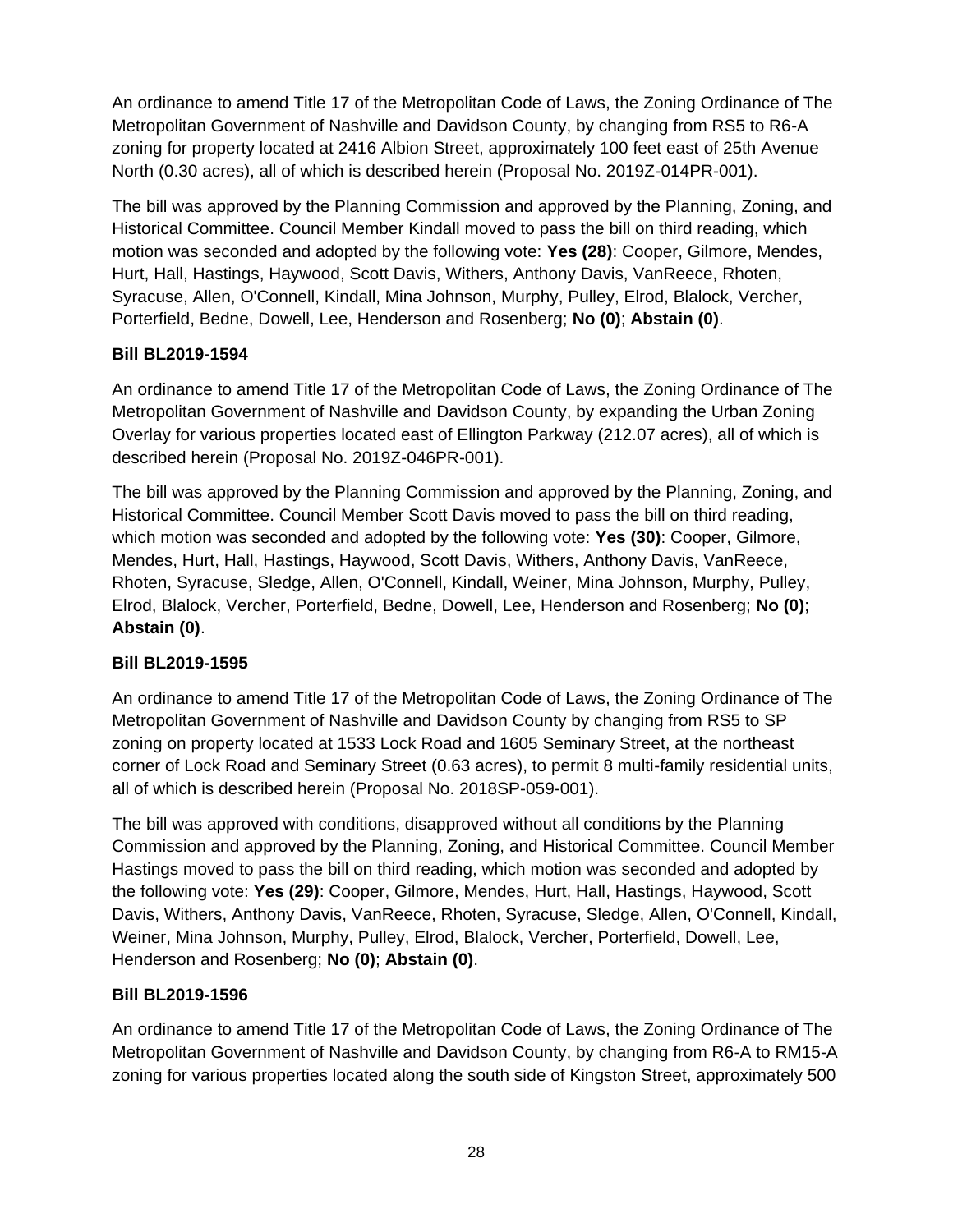feet east of Dickerson Pike (1.63 acres), all of which is described herein (Proposal No. 2019Z-019PR-001).

The bill was approved by the Planning Commission and approved by the Planning, Zoning, and Historical Committee. Council Member Scott Davis moved to pass the bill on third reading, which motion was seconded and adopted by the following vote: **Yes (29)**: Cooper, Gilmore, Mendes, Hurt, Hall, Hastings, Haywood, Scott Davis, Withers, Anthony Davis, VanReece, Rhoten, Syracuse, Sledge, Allen, O'Connell, Kindall, Weiner, Mina Johnson, Murphy, Pulley, Elrod, Blalock, Vercher, Porterfield, Dowell, Lee, Henderson and Rosenberg; **No (0)**; **Abstain (0)**.

# **Bill BL2019-1601 (as amended)**

An ordinance to amend Section 4.12.230 of the Metropolitan Code of Laws relative to contracts for government relations and lobbying services.

The bill was approved by the Budget and Finance Committee and the Education Committee. Council Member Rosenberg moved to pass the bill on third reading, which motion was seconded and adopted by the following vote: **Yes (28)**: Gilmore, Mendes, Hurt, Hall, Hastings, Haywood, Scott Davis, Withers, Anthony Davis, VanReece, Rhoten, Syracuse, Sledge, Allen, O'Connell, Kindall, Weiner, Mina Johnson, Murphy, Pulley, Elrod, Blalock, Vercher, Porterfield, Dowell, Lee, Henderson and Rosenberg; **No (0)**; **Abstain (0)**.

# **Bill BL2019-1602 (as amended)**

An ordinance amending Section 5.04.110 of the Metropolitan Code of Laws regarding annual debt reports to the Metropolitan Council.

The bill was approved by the Budget and Finance Committee and the Rules, Confirmations, and Public Elections Committee. Council Member Mendes moved to pass the bill on third reading, which motion was seconded and adopted by the following vote: **Yes (28)**: Gilmore, Mendes, Hurt, Hall, Hastings, Haywood, Scott Davis, Withers, Anthony Davis, VanReece, Rhoten, Syracuse, Sledge, Allen, O'Connell, Kindall, Weiner, Mina Johnson, Murphy, Pulley, Elrod, Blalock, Vercher, Porterfield, Dowell, Lee, Henderson and Rosenberg; **No (0)**; **Abstain (0)**.

# **Bill BL2019-1603**

An ordinance to provide for the designation of public property within specified areas of downtown Nashville as a temporary "Special Event Zone" during the time period beginning at six o'clock (6:00) a.m. on June 5, 2019, and ending at midnight (12:00) on June 10, 2019, relative to the use of these areas in conjunction with the 2019 CMA Fest and related activities and events.

The bill was approved by the Budget and Finance Committee, the Convention, Tourism, and Public Entertainment Facilities Committee, and the Parks, Library, and Arts Committee. Council Member O'Connell moved to pass the bill on third reading, which motion was seconded and adopted by the following vote: **Yes (28)**: Gilmore, Mendes, Hurt, Hall, Hastings, Haywood, Scott Davis, Withers, Anthony Davis, VanReece, Rhoten, Syracuse, Sledge, Allen, O'Connell, Kindall, Weiner, Mina Johnson, Murphy, Pulley, Elrod, Blalock, Vercher, Porterfield, Dowell, Lee, Henderson and Rosenberg; **No (0)**; **Abstain (0)**.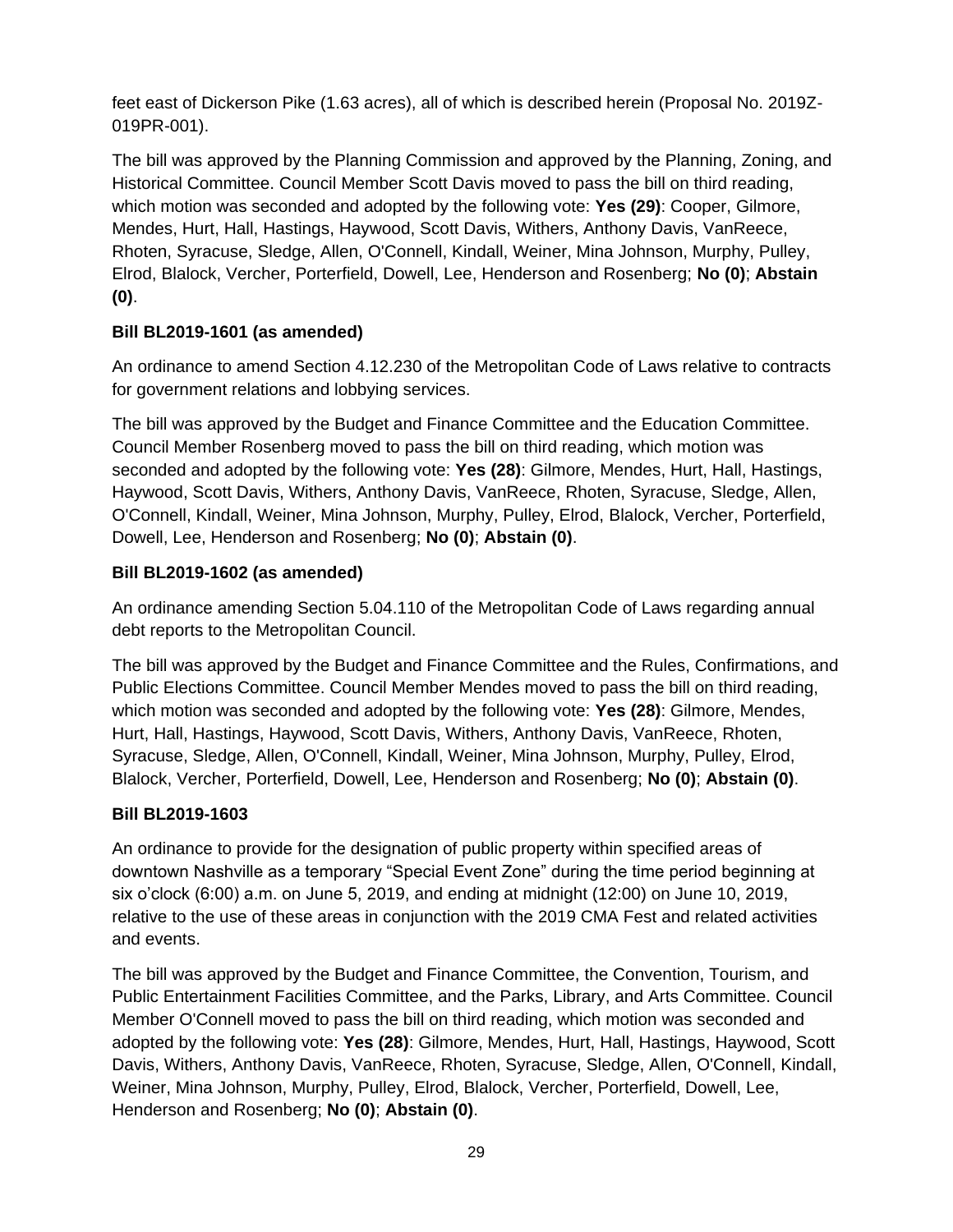### **Bill BL2019-1604**

An ordinance approving and authorizing the execution of an Amended and Restated Agreement with Respect to the Development and Operation of the Museum of African American Music, Art and Culture.

The bill was approved by the Convention, Tourism, and Public Entertainment Facilities Committee and the Parks, Library, and Arts Committee and approved and deferred at the request of the sponsor by the Budget and Finance Committee. Council Member Rhoten moved to suspend the rules of procedure to offer a substitute bill. Without objection, Council Member Rhoten offered a substitute ordinance and moved that it be accepted for filing, which motion was seconded and approved by a voice vote of the Council.

# **Substitute Bill BL2019-1604**

An ordinance approving and authorizing the execution of an Amended and Restated Agreement with Respect to the Development and Operation of the National Museum of African American Music.

Council Member O'Connell moved to suspend the rules of procedure to offer a late amendment and caption amendment. Without objection, Council Member O'Connell offered a late correction to the bill and to the caption of the bill and moved that it be accepted for filing, which motion was seconded and approved by a voice vote of the Council. Council Member O'Connell moved to pass the bill on third reading, which motion was seconded and adopted by the following vote: **Yes (29)**: Cooper, Gilmore, Mendes, Hurt, Hall, Hastings, Haywood, Swope, Scott Davis, Withers, Anthony Davis, VanReece, Rhoten, Syracuse, Sledge, Allen, O'Connell, Kindall, Weiner, Mina Johnson, Murphy, Pulley, Elrod, Blalock, Vercher, Porterfield, Dowell, Henderson and Rosenberg; **No (0)**; **Abstain (0)**.

# **Bill BL2019-1605 (as amended)**

An ordinance approving a sublease of a portion of property located at the corner of Broadway and Fifth Avenue North from OliverMcMillan Spectrum Emery, LLC to The Metropolitan Government of Nashville and Davidson County, Tennessee to be used as a museum celebrating African American music (Proposal No. 2019M-011AG-001).

The bill was approved by the Planning Commission, approved by the Convention, Tourism, and Public Entertainment Facilities Committee and the Parks, Library, and Arts Committee, approved with an amendment and recommended for deferral by the Budget and Finance Committee, and recommended for deferral by the Planning, Zoning, and Historical Committee. Council Member Vercher moved to suspend the rules of procedure to allow for consideration of the bill. Without objection, Council Member Vercher offered Amendment No. 1 and moved for its adoption, which motion was seconded and approved by a voice vote of the Council.

Council Member Vercher moved to suspend the rules of procedure to introduce a late amendment. Without objection, Council Member Vercher offered an amendment and moved for its adoption, which motion was seconded and approved by a voice vote of the Council.

Council Member Vercher moved to pass the bill on third reading as amended, which motion was seconded and adopted by the following vote: **Yes (30)**: Cooper, Gilmore, Mendes, Hurt, Hall,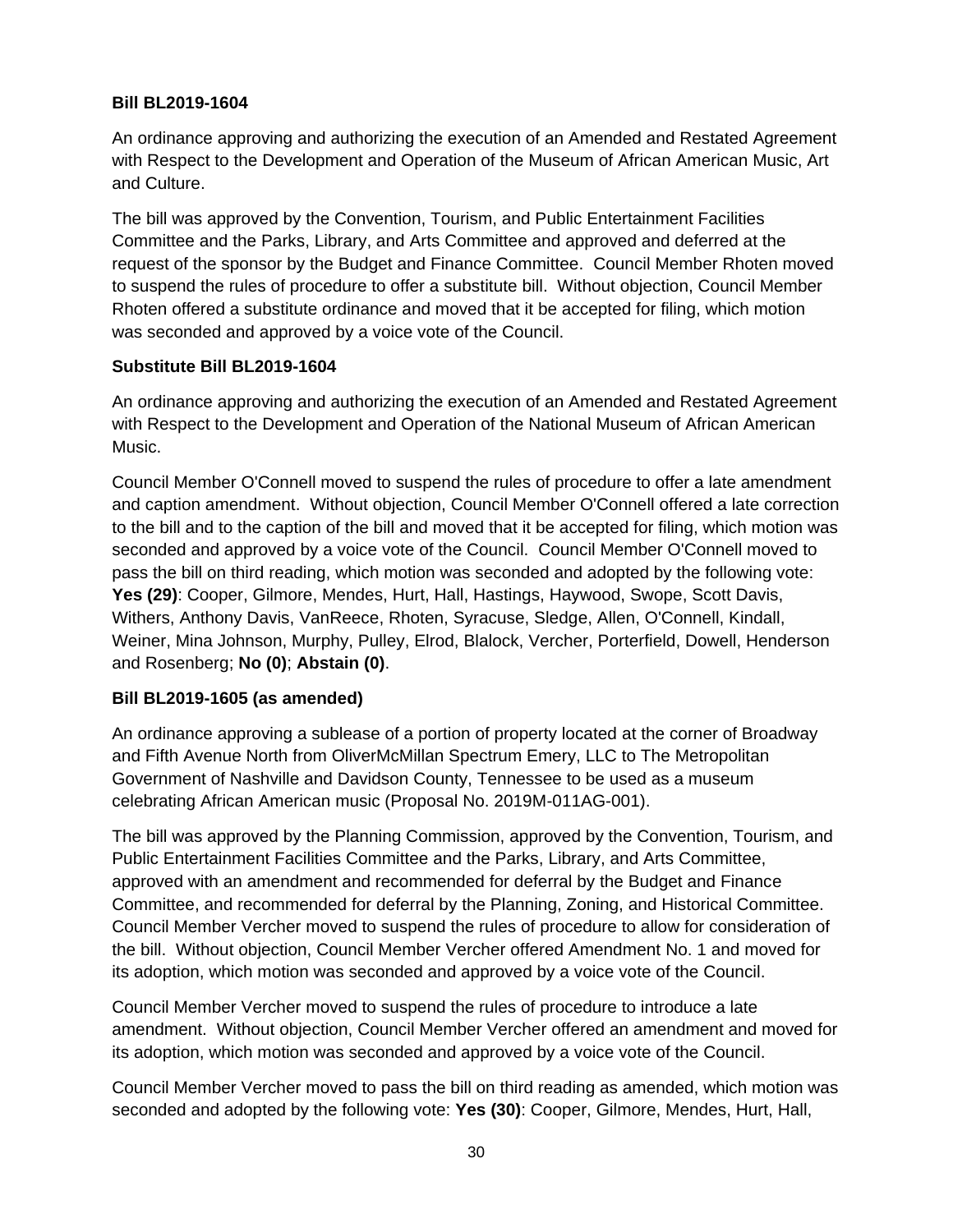Hastings, Haywood, Swope, Scott Davis, Withers, Anthony Davis, VanReece, Rhoten, Syracuse, Sledge, Allen, O'Connell, Kindall, Weiner, Mina Johnson, Murphy, Pulley, Elrod, Blalock, Vercher, Porterfield, Dowell, Lee, Henderson and Rosenberg; **No (0)**; **Abstain (0)**.

# **Bill BL2019-1606**

An ordinance authorizing the Metropolitan Government of Nashville and Davidson County to purchase certain property from the State of Tennessee located at 88 Hermitage Avenue (Map/ Parcel No. 09311024100) (Proposal No. 2018M-012PR-001).

The bill was approved with conditions by the Planning Commission and approved by the Budget and Finance Committee, the Education Committee, and the Planning, Zoning, and Historical Committee. Council Member O'Connell moved to pass the bill on third reading, which motion was properly seconded. After discussion, Council Member Elrod called for the previous question, which motion was seconded and approved by a voice vote of the Council. The matter recurred on the motion to pass the bill, which motion failed by the following roll call vote: **Yes (17)**: Gilmore, Mendes, Hurt, Scott Davis, Rhoten, Syracuse, Sledge, Allen, O'Connell, Kindall, Weiner, Pulley, Elrod, Blalock, Vercher, Porterfield, and Rosenberg; **No (6)**: Cooper, Hall, Haywood, Swope, Murphy, and Bedne; **Abstain (8)**: Hastings, Withers, Anthony Davis, VanReece, Mina Johnson, Dowell, Lee, and Henderson.

### **Bill BL2019-1607**

An ordinance relinquishing the Metropolitan Government's further interest in a parcel of real estate formerly comprising part of the Green Hills Branch Library and Archives (Proposal No. 2019M-08AG-001).

The bill was approved by the Planning Commission and approved by the Parks, Library, and Arts Committee and the Planning, Zoning, and Historical Committee. Council Member Pulley moved to pass the bill on third reading, which motion was seconded and adopted by the following vote: **Yes (30)**: Cooper, Gilmore, Mendes, Hurt, Hall, Hastings, Haywood, Swope, Scott Davis, Withers, Anthony Davis, VanReece, Rhoten, Syracuse, Sledge, Allen, O'Connell, Kindall, Weiner, Mina Johnson, Murphy, Pulley, Elrod, Vercher, Porterfield, Bedne, Dowell, Lee, Henderson and Rosenberg; **No (0)**; **Abstain (0)**.

#### **Bill BL2019-1608**

An ordinance to amend the Geographic Information Systems Street and Alley Centerline Layer for the Metropolitan Government of Nashville and Davidson County by abandoning portions of Alley Number 952 and Alley Number 970 right-of-way (Proposal No. 2019M-008AB-001).

The bill was approved by the Planning Commission and approved by the Traffic and Parking Commission and approved by the Planning, Zoning, and Historical Committee, the Public Works Committee, and the Traffic, Parking, and Transportation Committee. Council Member Allen moved to pass the bill on third reading, which motion was seconded and adopted by the following vote: **Yes (30)**: Cooper, Gilmore, Mendes, Hurt, Hall, Hastings, Haywood, Swope, Scott Davis, Withers, Anthony Davis, VanReece, Rhoten, Syracuse, Sledge, Allen, O'Connell, Kindall, Weiner, Mina Johnson, Murphy, Pulley, Elrod, Vercher, Porterfield, Bedne, Dowell, Lee, Henderson and Rosenberg; **No (0)**; **Abstain (0)**.